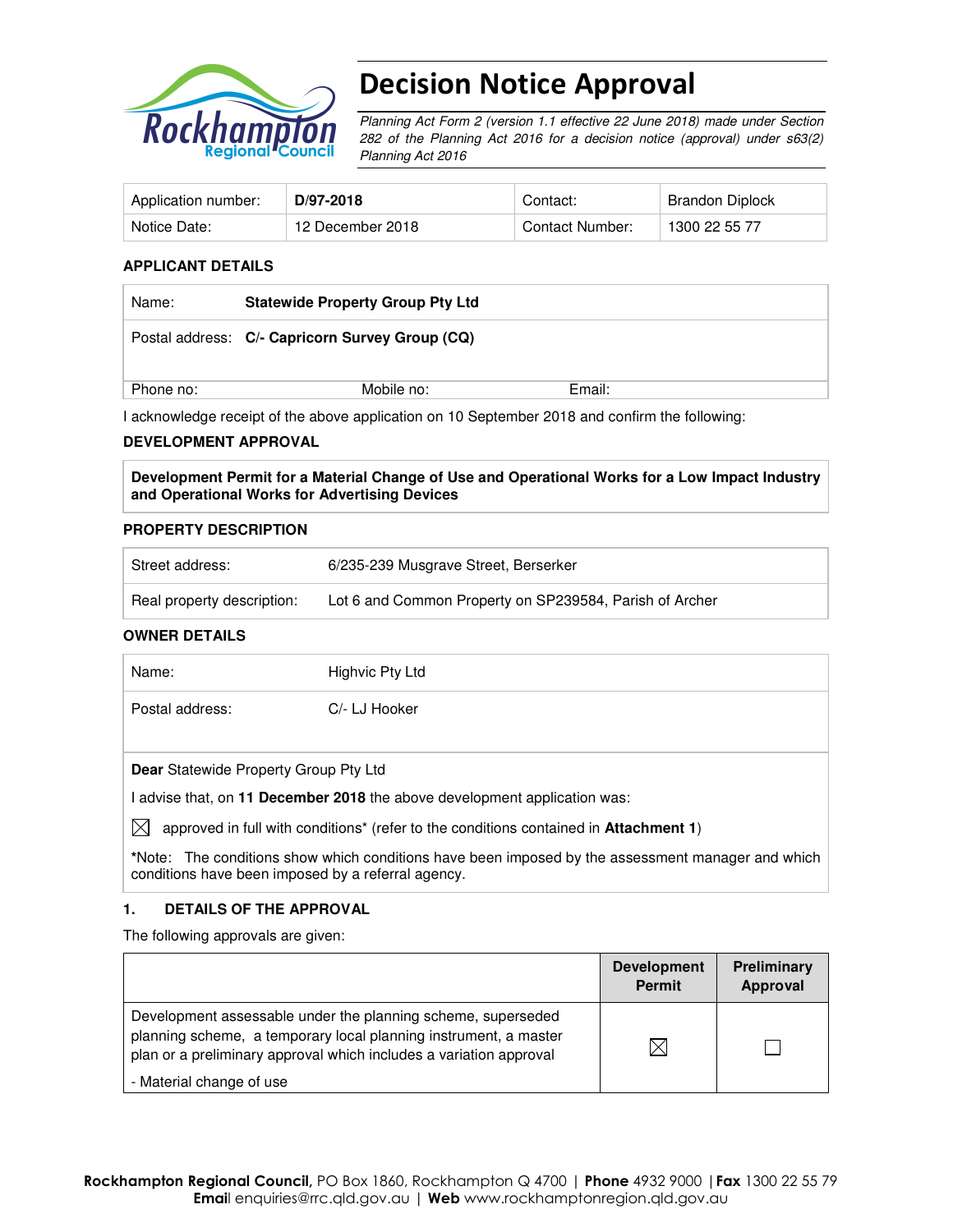## **2. CONDITIONS**

This approval is subject to the conditions in Attachment 1.

#### **3. FURTHER DEVELOPMENT PERMITS REQUIRED**

Please be advised that the following development permits are required to be obtained before the development can be carried out:

| Type of development permit required | Subject of the required development permit |
|-------------------------------------|--------------------------------------------|
| <b>Operational Works</b>            | Road Works                                 |
|                                     | <b>Access and Parking Works</b>            |
|                                     | Roof and Allotment Drainage Works          |
| <b>Building Works</b>               |                                            |
| Plumbing and Drainage Works         |                                            |

#### **4. SUBMISSIONS NIL**

#### **5. REFERRAL AGENCIES**

The following Referral Agencies were activated by this application.

| For an application involving                                                                                                                                                                                           | Name of<br>agency                            | <b>Status</b> | <b>Address</b>                                                                          |  |  |
|------------------------------------------------------------------------------------------------------------------------------------------------------------------------------------------------------------------------|----------------------------------------------|---------------|-----------------------------------------------------------------------------------------|--|--|
| STATE TRANSPORT INFRASTRUCTURE (State transport corridors and future State transport<br>corridors)                                                                                                                     |                                              |               |                                                                                         |  |  |
| Schedule 10, Part 9, Division 4, Subdivision 2, Table 4 – Material change of use of premises near a State<br>transport corridor or that is a future State transport corridor                                           |                                              |               |                                                                                         |  |  |
| Development application for a material<br>change of use, other than an excluded<br>material change of use, that is assessable<br>development under a local categorising<br>instrument, if all or part of the premises- | Department of<br>Transport and<br>Main Roads | Concurrence   | Department of State<br>Development,<br>Manufacturing,<br>Infrastructure and<br>Planning |  |  |
| (a) are within 25m of a State transport<br>corridor; or                                                                                                                                                                |                                              |               | Online:                                                                                 |  |  |
| (b) are a future State transport corridor; or                                                                                                                                                                          |                                              |               | www.dilgp.qld.gov.au/                                                                   |  |  |
| (c) are-                                                                                                                                                                                                               |                                              |               | MyDAS2                                                                                  |  |  |
| (i) adjacent to a road that intersects with a<br>State-controlled road; and                                                                                                                                            |                                              |               |                                                                                         |  |  |
| (ii) within 100m of the intersection                                                                                                                                                                                   |                                              |               | Postal:                                                                                 |  |  |
|                                                                                                                                                                                                                        |                                              |               | <b>PO Box 113</b>                                                                       |  |  |
|                                                                                                                                                                                                                        |                                              |               | Rockhampton Qld<br>4700                                                                 |  |  |

#### **6. THE APPROVED PLANS**

### **The approved development must be completed and maintained generally in accordance with the approved drawings and documents:**

| <b>Plan/Document Name</b> | <b>Plan/Document Reference</b> | Dated           |
|---------------------------|--------------------------------|-----------------|
| Site Plan                 | 18013 Sheet 01, Rev 03         | 8 November 2018 |
| Ground Floor Layout Plan  | 18013 Sheet 02, Rev 03         | 8 November 2018 |
| Mezzanine Layout Plan     | 18013 Sheet 03, Rev 03         | 8 November 2018 |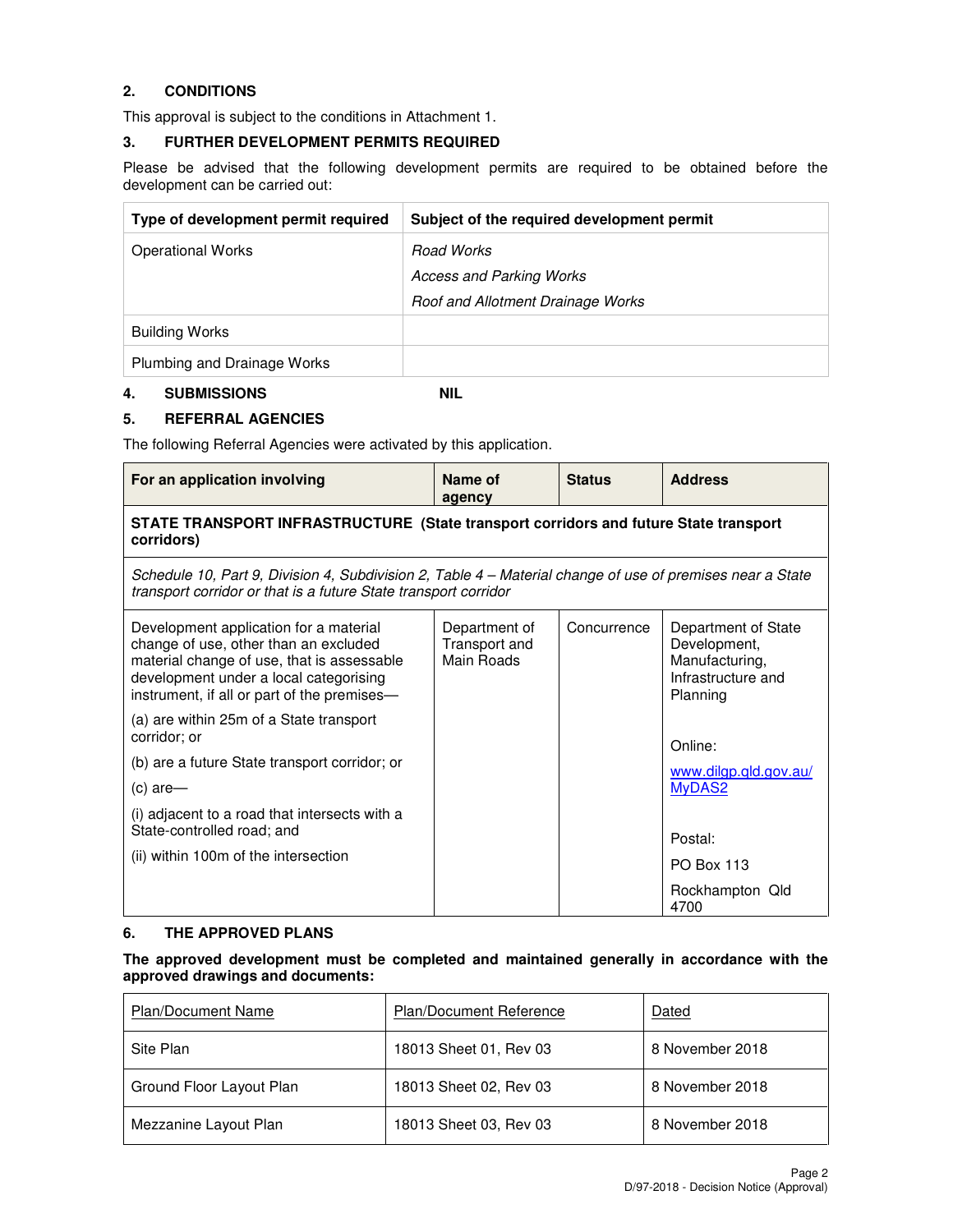| <b>Plan/Document Name</b> | <b>Plan/Document Reference</b> | Dated           |
|---------------------------|--------------------------------|-----------------|
| Elevations                | 18013 Sheet 04, Rev 03         | 8 November 2018 |
| Elevations                | 18013 Sheet 05, Rev 03         | 8 November 2018 |
| Vehicle Swept Paths       | 18013 Sheet 06, Rev 03         | 8 November 2018 |

## **7. CURRENCY PERIOD FOR THE APPROVAL (s.85 of the Planning Act)**

The standard currency periods stated in section 85 of Planning Act 2016 apply to each aspect of development in this approval, if not stated in the conditions of approval attached.

#### **8. STATEMENT OF REASONS**

| Description of the<br>development               | The proposed development is for a Material Change of Use and<br>Operational Works - Low Impact Industry and Operational Works for<br><b>Advertising Devices</b>                                                                                                                                                                                                                      |  |
|-------------------------------------------------|--------------------------------------------------------------------------------------------------------------------------------------------------------------------------------------------------------------------------------------------------------------------------------------------------------------------------------------------------------------------------------------|--|
| <b>Reasons for Decision</b>                     | The proposal has taken into consideration surrounding sensitive<br>a)<br>uses and has incorporated a design that will not result in any<br>additional impacts or detract from the Specialised Centre Zone;                                                                                                                                                                           |  |
|                                                 | The proposal is most suitably located on the site due to its<br>b)<br>proximity to a higher-order road;                                                                                                                                                                                                                                                                              |  |
|                                                 | The proposed use is considered to be commensurate and<br>C)<br>consistent with the development form of the surrounding<br>commercial area.                                                                                                                                                                                                                                           |  |
|                                                 | The proposed use does not compromise the strategic framework in<br>d)<br>the Rockhampton Region Planning Scheme 2015;                                                                                                                                                                                                                                                                |  |
|                                                 | Assessment of the development against the relevant zone purpose,<br>e)<br>scheme<br>codes and planning<br>scheme<br>policies<br>planning<br>demonstrates that the proposed development will not cause<br>adverse impacts on the surrounding<br>natural<br>significant<br>environment, built environment and infrastructure, community<br>facilities, or local character and amenity; |  |
|                                                 | The proposed development does not compromise the relevant<br>f)<br>State Planning Policy; and                                                                                                                                                                                                                                                                                        |  |
|                                                 | On balance, the application should be approved because the<br>g)<br>circumstances favour Council exercising its discretion to approve<br>the application even though the development does not comply with<br>an aspect of the assessment benchmarks.                                                                                                                                 |  |
| <b>Assessment Benchmarks</b>                    | The proposed development was assessed against the following<br>assessment benchmarks:                                                                                                                                                                                                                                                                                                |  |
|                                                 | Specialised Centre Zone Code;                                                                                                                                                                                                                                                                                                                                                        |  |
|                                                 | Advertising Devices Code;<br>$\bullet$                                                                                                                                                                                                                                                                                                                                               |  |
|                                                 | Access, Parking and Transport Code;<br>$\bullet$                                                                                                                                                                                                                                                                                                                                     |  |
|                                                 | Stormwater Management Code; and<br>$\bullet$                                                                                                                                                                                                                                                                                                                                         |  |
|                                                 | Water and Sewer Code.                                                                                                                                                                                                                                                                                                                                                                |  |
| <b>Compliance with</b><br>assessment benchmarks | The development was assessed against all of the assessment<br>benchmarks listed above and complies with all of these with the<br>exception listed below.                                                                                                                                                                                                                             |  |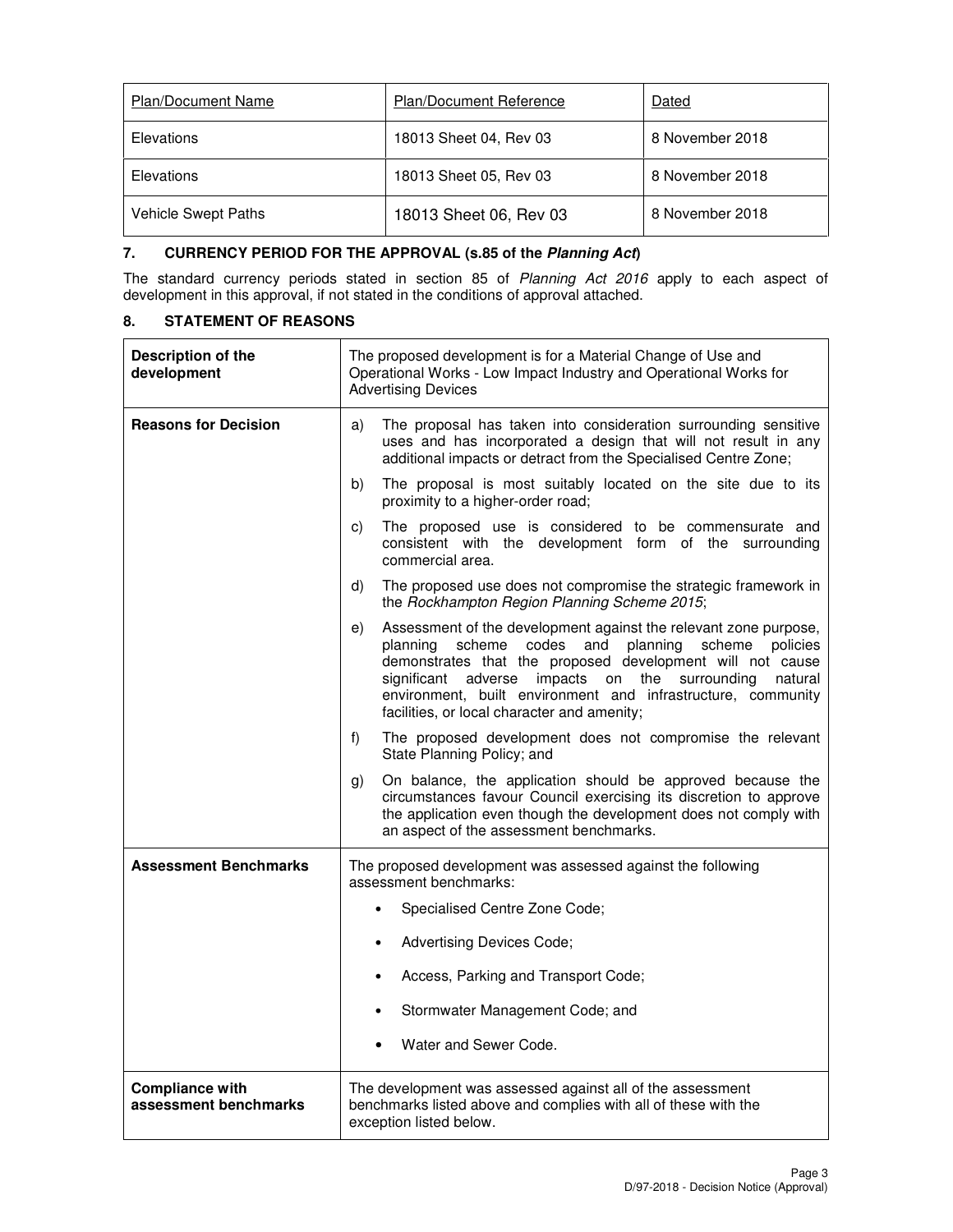|                                            | <b>Assessment</b><br><b>Benchmark</b>                                                                                           | Reasons for the approval despite non-<br>compliance with benchmark                                                                                                                                                                                                                                                                                                                                                                                                                                                                                                                                                                                                                                                                                                                                                                                                                                                                                                                            |  |  |
|--------------------------------------------|---------------------------------------------------------------------------------------------------------------------------------|-----------------------------------------------------------------------------------------------------------------------------------------------------------------------------------------------------------------------------------------------------------------------------------------------------------------------------------------------------------------------------------------------------------------------------------------------------------------------------------------------------------------------------------------------------------------------------------------------------------------------------------------------------------------------------------------------------------------------------------------------------------------------------------------------------------------------------------------------------------------------------------------------------------------------------------------------------------------------------------------------|--|--|
|                                            | <b>Specialised Centre</b><br>Zone                                                                                               | The proposal is for a low impact industry use<br>within the mixed use sub-precinct; however, the<br>development<br>has<br>taken<br>proposed<br>into<br>consideration<br>surrounding<br>residential<br>and<br>commercial uses to incorporate a design that has<br>minimal impacts on surrounding sensitive uses.<br>include<br>Design<br>elements<br>positioning<br>the<br>development to face towards Musgrave Street<br>away from any residential uses, incorporating all<br>parking and loading areas in front of the proposed<br>building and away from residential uses and all<br>lighting associated with the development will meet<br>the requirements of the Australian Standards and<br>be positioned so as not to cause an impact on the<br>surrounding residential uses. It is noted that tyre<br>mechanical stores as proposed are a<br>and<br>common use within commercial areas due to the<br>need to be located in built up areas in proximity to<br>frequent passing traffic. |  |  |
| <b>Matters prescribed by</b><br>regulation |                                                                                                                                 | The State Planning Policy – Part E;                                                                                                                                                                                                                                                                                                                                                                                                                                                                                                                                                                                                                                                                                                                                                                                                                                                                                                                                                           |  |  |
|                                            | The Central Queensland Regional Plan;<br>The Rockhampton Region Planning Scheme 2015;<br>$\bullet$                              |                                                                                                                                                                                                                                                                                                                                                                                                                                                                                                                                                                                                                                                                                                                                                                                                                                                                                                                                                                                               |  |  |
|                                            |                                                                                                                                 |                                                                                                                                                                                                                                                                                                                                                                                                                                                                                                                                                                                                                                                                                                                                                                                                                                                                                                                                                                                               |  |  |
|                                            | Surrounding<br>of<br>adjacent<br>premises<br>of<br>use<br>in<br>terms<br>٠<br>commensurate and consistent development form; and |                                                                                                                                                                                                                                                                                                                                                                                                                                                                                                                                                                                                                                                                                                                                                                                                                                                                                                                                                                                               |  |  |
|                                            | The common material, being the material submitted with the<br>application.                                                      |                                                                                                                                                                                                                                                                                                                                                                                                                                                                                                                                                                                                                                                                                                                                                                                                                                                                                                                                                                                               |  |  |

## **9. APPEAL RIGHTS**

The rights of an applicant to appeal to a tribunal or the Planning and Environment Court against a decision about a development application are set out in chapter 6, part 1 of the Planning Act 2016. There may also be a right to make an application for a declaration by a tribunal (see chapter 6, part 2 of the Planning Act 2016).

#### Appeal by an applicant

An applicant for a development application may appeal to the Planning and Environment Court against the following:

- the refusal of all or part of the development application
- a provision of the development approval
- the decision to give a preliminary approval when a development permit was applied for
- a deemed refusal of the development application.

An applicant may also have a right to appeal to the Development tribunal. For more information, see schedule 1 of the Planning Act 2016.

#### Appeal by an eligible submitter

An eligible submitter for a development application may appeal to the Planning and Environment Court against the decision to approve the application, to the extent the decision relates to:

- any part of the development application that required impact assessment
- a variation request.

The timeframes for starting an appeal in the Planning and Environment Court are set out in section 229 of the Planning Act 2016.

**Attachment 2** is an extract from the Planning Act 2016 that sets out the applicant's appeal rights and the appeal rights of a submitter.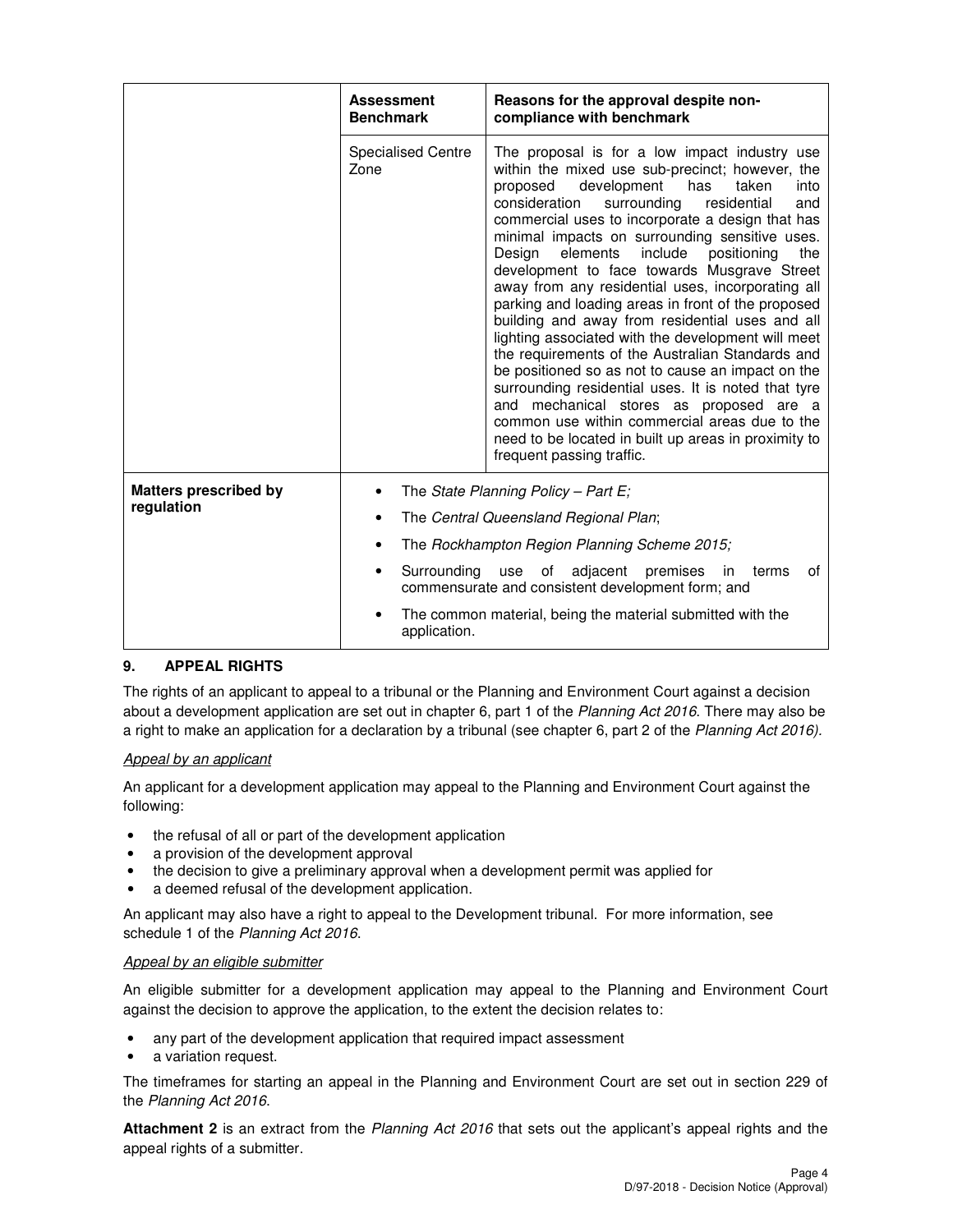#### **10. WHEN THE DEVELOPMENT APPROVAL TAKES EFFECT**

This development approval takes effect:

- From the time the decision notice is given – if there is no submitter and the applicant does not appeal the decision to the court.

Or

- When the submitter's appeal period ends – if there is a submitter and the applicant does not appeal the decision to the court.

Or

- Subject to the decision of the court, when the appeal is finally decided – if an appeal is made to the court.

#### **11. ASSESSMENT MANAGER**

| Name: | Tarnya Fitzgibbon<br><b>COORDINATOR</b> | Signature: | Date: 12 December 2018 |
|-------|-----------------------------------------|------------|------------------------|
|       | <b>DEVELOPMENT ASSESSMENT</b>           |            |                        |

C/C Department of State Development, Manufacturing, Infrastructure and Planning - RockhamptonSARA@dsdmip.qld.gov.au

#### **Attachment 1 – Conditions of the approval**

**Part 1 – Conditions imposed by the assessment manager** [Note: where a condition is imposed about infrastructure under Chapter 4 of the Planning Act 2016, the relevant provision of the Act under which this condition was imposed must be specified.]

#### **Part 2 – Conditions required by the referral agency response**

#### **Attachment 2—Extract on appeal rights**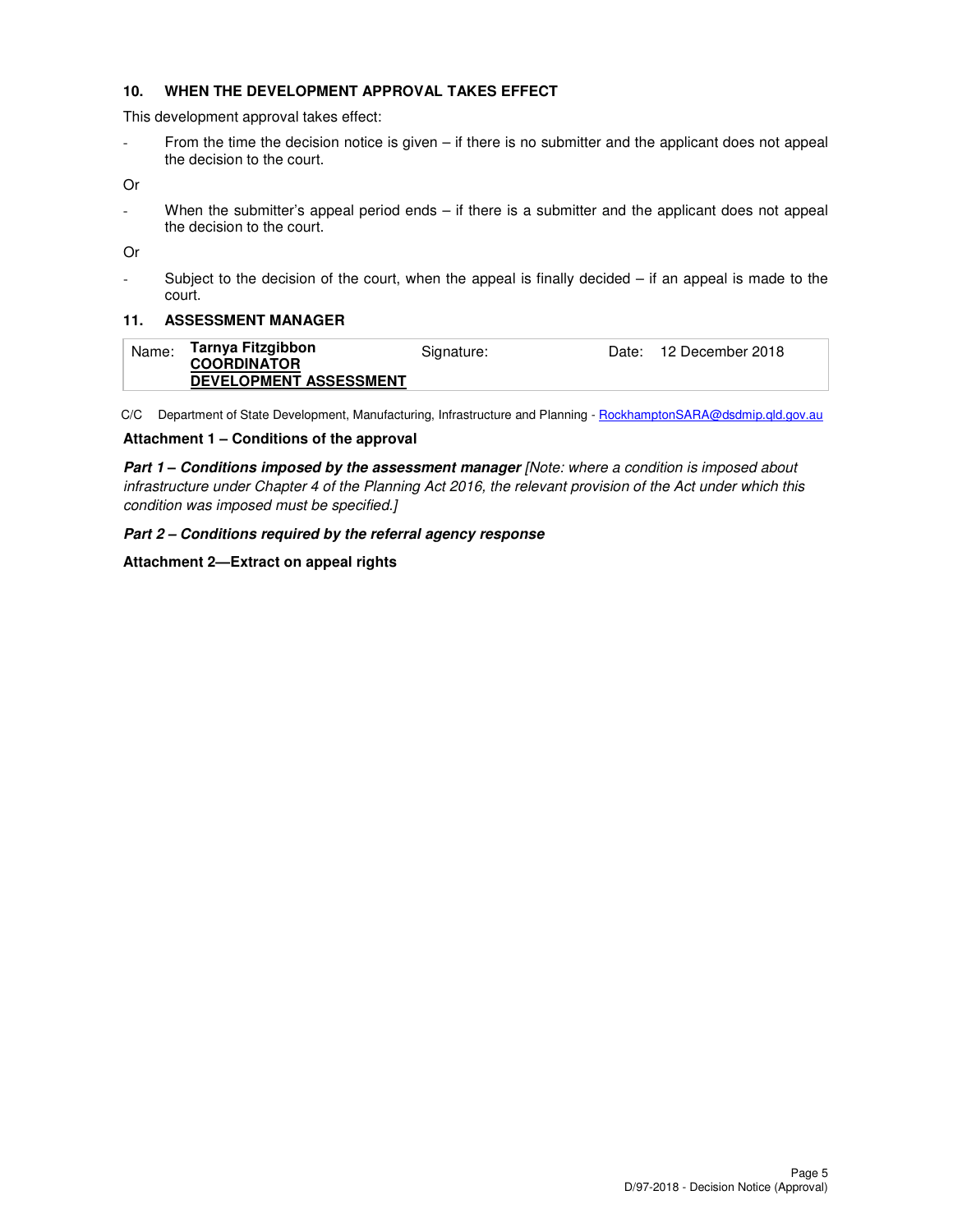

## **Attachment 1 – Part 1 Rockhampton Regional Council Conditions**

Planning Act 2016

## **Material Change of Use**

- 1.0 ADMINISTRATION
- 1.1 The Developer and his employee, agent, contractor or invitee is responsible for ensuring compliance with the conditions of this development approval.
- 1.2 Where these Conditions refer to "Council" in relation to requiring Council to approve or to be satisfied as to any matter, or conferring on the Council a function, power or discretion, that role may be fulfilled in whole or in part by a delegate appointed for that purpose by the Council.
- 1.3 All conditions, works, or requirements of this development approval must be undertaken, completed, and be accompanied by a Compliance Certificate for any operational works required by this development approval:
	- 1.3.1 to Council's satisfaction;
	- 1.3.2 at no cost to Council; and
	- 1.3.3 prior to the commencement of the use;

unless otherwise stated.

- 1.4 Infrastructure requirements of this development approval must be contributed to the relevant authorities, where applicable, at no cost to Council, prior to the commencement of the use, unless otherwise stated.
- 1.5 The following further Development Permits must be obtained prior to the commencement of any works associated with their purposes:
	- 1.5.1 Operational Works:
		- (i) Road Works;
		- (ii) Access and Parking Works;
		- (iii) Roof and Allotment Drainage;
	- 1.5.2 Plumbing and Drainage Works; and
	- 1.5.3 Building Works.
- 1.6 All Development Permits for Operational Works and Plumbing and Drainage Works must be obtained prior to the issue of a Development Permit for Building Works.
- 1.7 All works must be designed, constructed and maintained in accordance with the relevant Council policies, guidelines and standards, unless otherwise stated.
- 1.8 All engineering drawings/specifications, design and construction works must be in accordance with the requirements of the relevant Australian Standards and must be approved, supervised and certified by a Registered Professional Engineer of Queensland.
	- 1.8.1 to Council's satisfaction; and
	- 1.8.2 at no cost to Council

unless otherwise stated.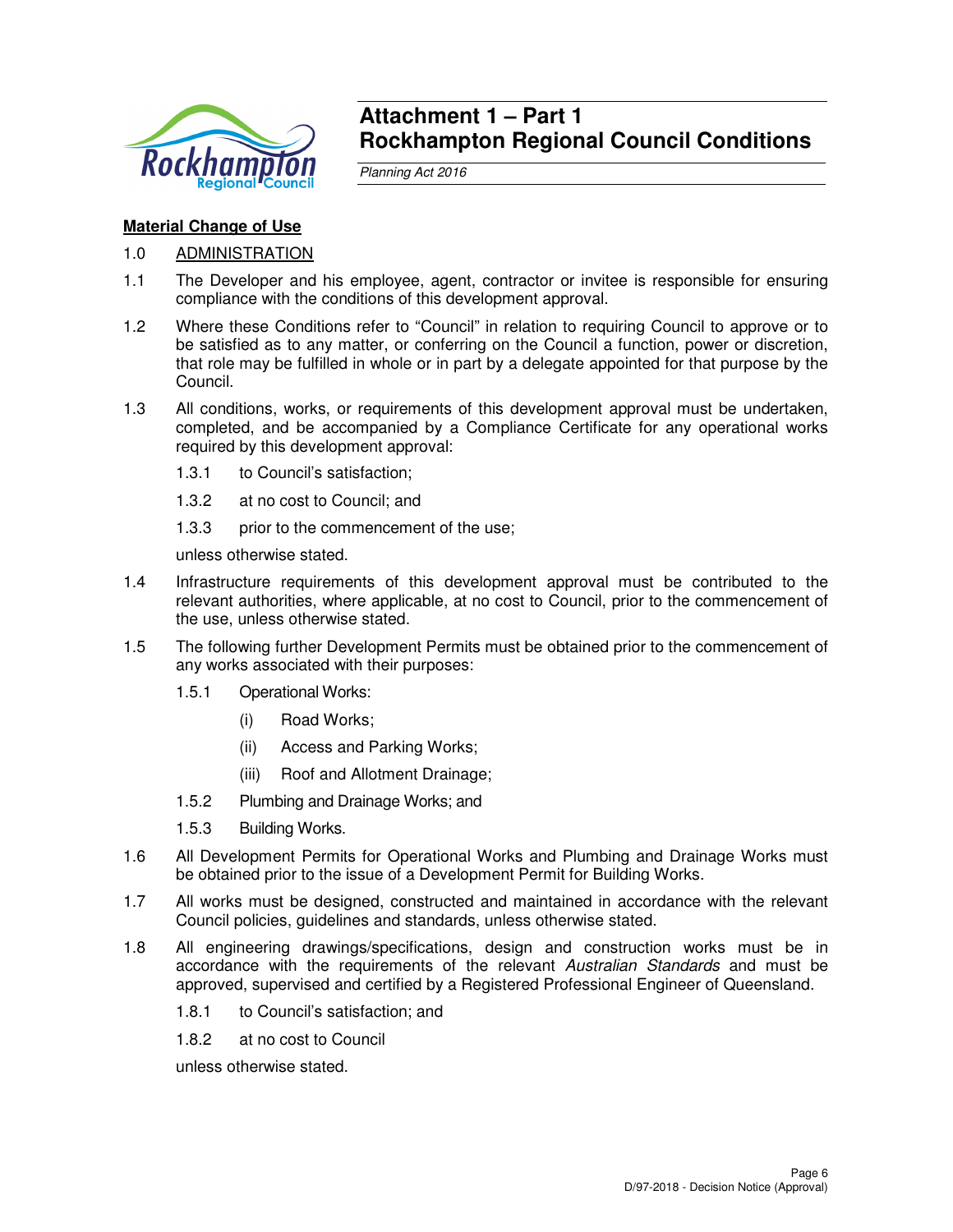## 2.0 APPROVED PLANS AND DOCUMENTS

2.1 The approved development must be completed and maintained generally in accordance with the approved plans and documents, except where amended by any condition of this development approval:

| <b>Plan/Document Name</b>  | <b>Plan/Document Reference</b> | Dated           |
|----------------------------|--------------------------------|-----------------|
| Site Plan                  | 18013 Sheet 01, Rev 03         | 8 November 2018 |
| Ground Floor Layout Plan   | 18013 Sheet 02, Rev 03         | 8 November 2018 |
| Mezzanine Layout Plan      | 18013 Sheet 03, Rev 03         | 8 November 2018 |
| Elevations                 | 18013 Sheet 04, Rev 03         | 8 November 2018 |
| Elevations                 | 18013 Sheet 05, Rev 03         | 8 November 2018 |
| <b>Vehicle Swept Paths</b> | 18013 Sheet 06, Rev 03         | 8 November 2018 |

- 2.2 Where there is any conflict between the conditions of this development approval and the details shown on the approved plans and documents, the conditions of this development approval must prevail.
- 2.3 Where conditions require the above plans or documents to be amended, the revised document(s) must be submitted for approval by Council prior to the submission of an application for a Development Permit for Operational Works/Building Works.

## 3.0 ROAD WORKS

- 3.1 A Development Permit for Operational Works (road works) must be obtained prior to the commencement of any road works required by this development approval.
- 3.2 All road works must be designed and constructed in accordance with the approved plans (refer to condition 2.1), Capricorn Municipal Development Guidelines, and the provisions of a Development Permit for Operational Works (road works).
- 3.3 Retaining structures and their foundations must be wholly contained within private allotments and not be constructed within Council owned or controlled land. Further, Council will not accept any retaining walls to be contributed as a Council asset.

## 4.0 ACCESS AND PARKING WORKS

- 4.1 A Development Permit for Operational Works (access and parking works) must be obtained prior to the commencement of any access and parking works on the development site.
- 4.2 All access and parking works must be designed and constructed in accordance with the approved plans (refer to condition 2.1), Capricorn Municipal Development Guidelines, Australian Standard AS2890 "Parking facilities" and the provisions of a Development Permit for Operational Works (access and parking works).
- 4.3 All car parking and access areas must be paved or sealed to Council's satisfaction. Design and construction must be in accordance with the provisions of a Development Permit for Operational Works (access and parking works).
- 4.4 Delivery vehicles for the subject site must be no larger than that specified in the approved drawings. (Detailed Site Plan NGA Dwg 001 dated 11/07/18).
- 4.5 All vehicles must ingress and egress the development in a forward gear.
- 4.6 Universal access parking spaces must be provided on-site in accordance with Australian Standard AS2890.6 "Parking facilities - Off-street parking for people with disabilities".
- 4.7 Parking spaces must be line-marked in accordance with the approved Site Plan (refer to condition 2.1) and in accordance with the Australian Standard AS2890 "Parking facilities"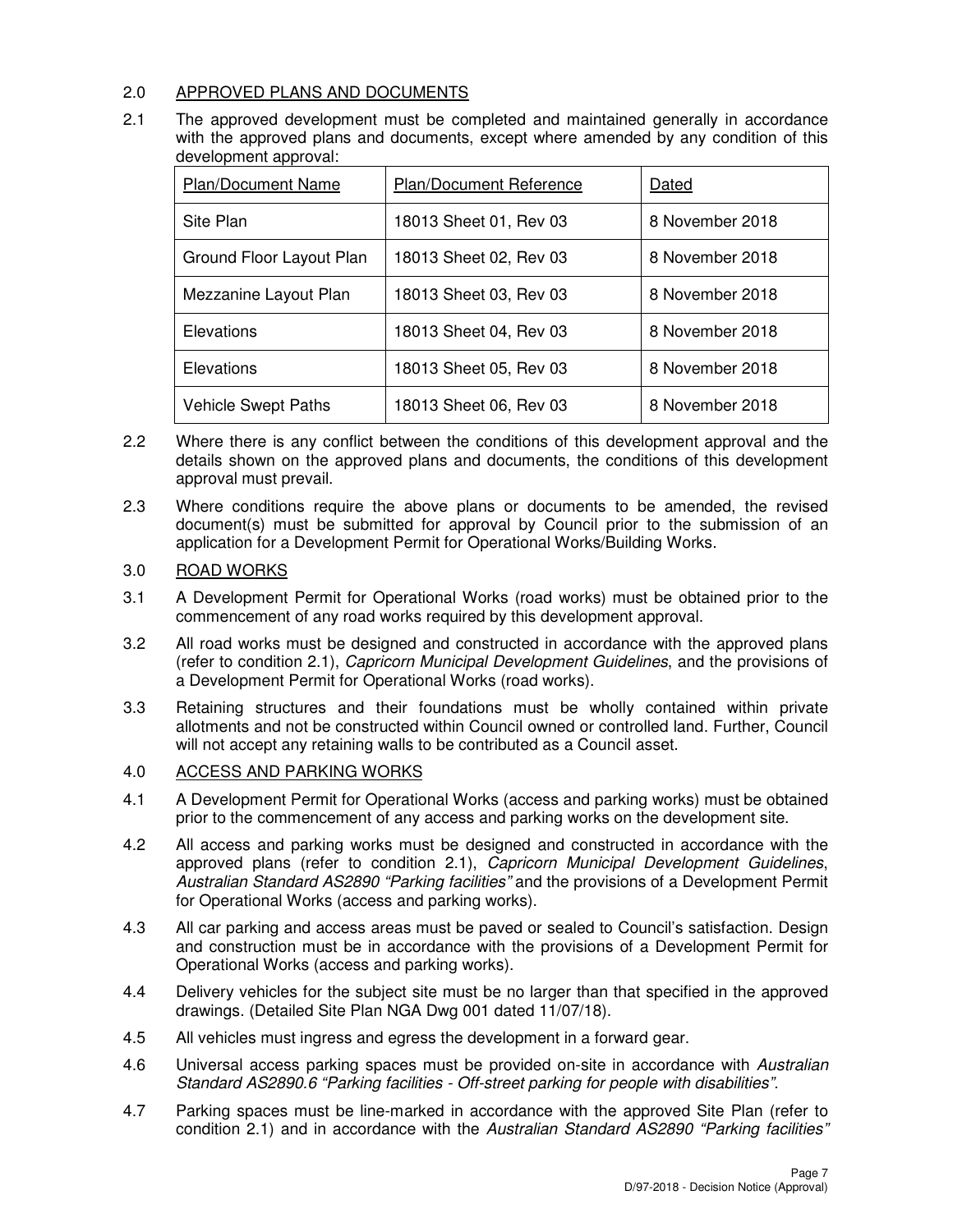and the provisions of a Development Permit for Operational Works (access and parking works).

- 4.8 All vehicle operations associated with the development must be directed by suitable directional, informative, regulatory or warning signs in accordance with Australian Standard AS1742.1 "Manual of uniform traffic control devices" and Australian Standard AS2890.1 "Parking facilities – Off-street car parking".
- 4.9 All internal pedestrian pathways must be designed and constructed in accordance with Australian Standard AS1428 "Design for access and mobility".
- 5.0 PLUMBING AND DRAINAGE WORKS
- 5.1 A Development Permit for Plumbing and Drainage Works must be obtained prior to the commencement of any Plumbing and Drainage works on the development site.
- 5.2 All internal plumbing and drainage works must be designed and constructed in accordance with the approved plans (refer to condition 2.1), Capricorn Municipal Development Guidelines, Water Supply (Safety and Reliability) Act 2008, Plumbing and Drainage Act 2002, Council's Plumbing and Drainage Policies and the provisions of a Development Permit for Plumbing and Drainage Works.
- 5.3 The development must be connected to Council's reticulated sewerage and water networks.
- 5.4 The existing sewerage and water connection point(s) must be retained, and upgraded if necessary, to service the development.
- 5.5 Adequate domestic and fire-fighting protection must be provided to the development, and must be certified by an hydraulic engineer or other suitably qualified person.
- 5.6 All internal plumbing and sanitary drainage works must be completely independent for each unit/tenancy.
- 5.7 Sewer connections and water meter boxes located within trafficable areas must be raised or lowered to suit the finished surface levels and must be provided with heavy duty trafficable lids.
- 5.8 Alteration, disconnection or relocation of internal plumbing and sanitary drainage works associated with the existing building must be in accordance with regulated work under the Plumbing and Drainage Act 2002 and Council's Plumbing and Drainage Policies.
- 5.9 The development must comply with Queensland Development Code, Mandatory Part 1.4 "Building over or near relevant infrastructure." Any permit associated with the Building Over/Adjacent to Local Government Sewerage Infrastructure Policy must be obtained prior to the issue of a Development Permit for Building Works.

## 6.0 ROOF AND ALLOTMENT DRAINAGE WORKS

- 6.1 A Development Permit for Operational Works (roof and allotment drainage works) must be obtained prior to the commencement of any drainage works on the development site.
- 6.2 All roof and allotment drainage works must be designed and constructed in accordance with the approved plans (refer to condition 2.1), Queensland Urban Drainage Manual, Capricorn Municipal Development Guidelines, sound engineering practice and the provisions of a Development Permit for Operational Works (roof and allotment drainage works).
- 6.3 All roof and allotment runoff from the development must be directed to a lawful point of discharge and must not restrict, impair or change the natural flow of runoff water or cause a nuisance to surrounding land or infrastructure.

#### 7.0 LANDSCAPING WORKS

7.1 All landscaping must be established generally in accordance with the approved plans (refer to condition 2.1). The landscaping must be constructed and/or established prior to the commencement of the use.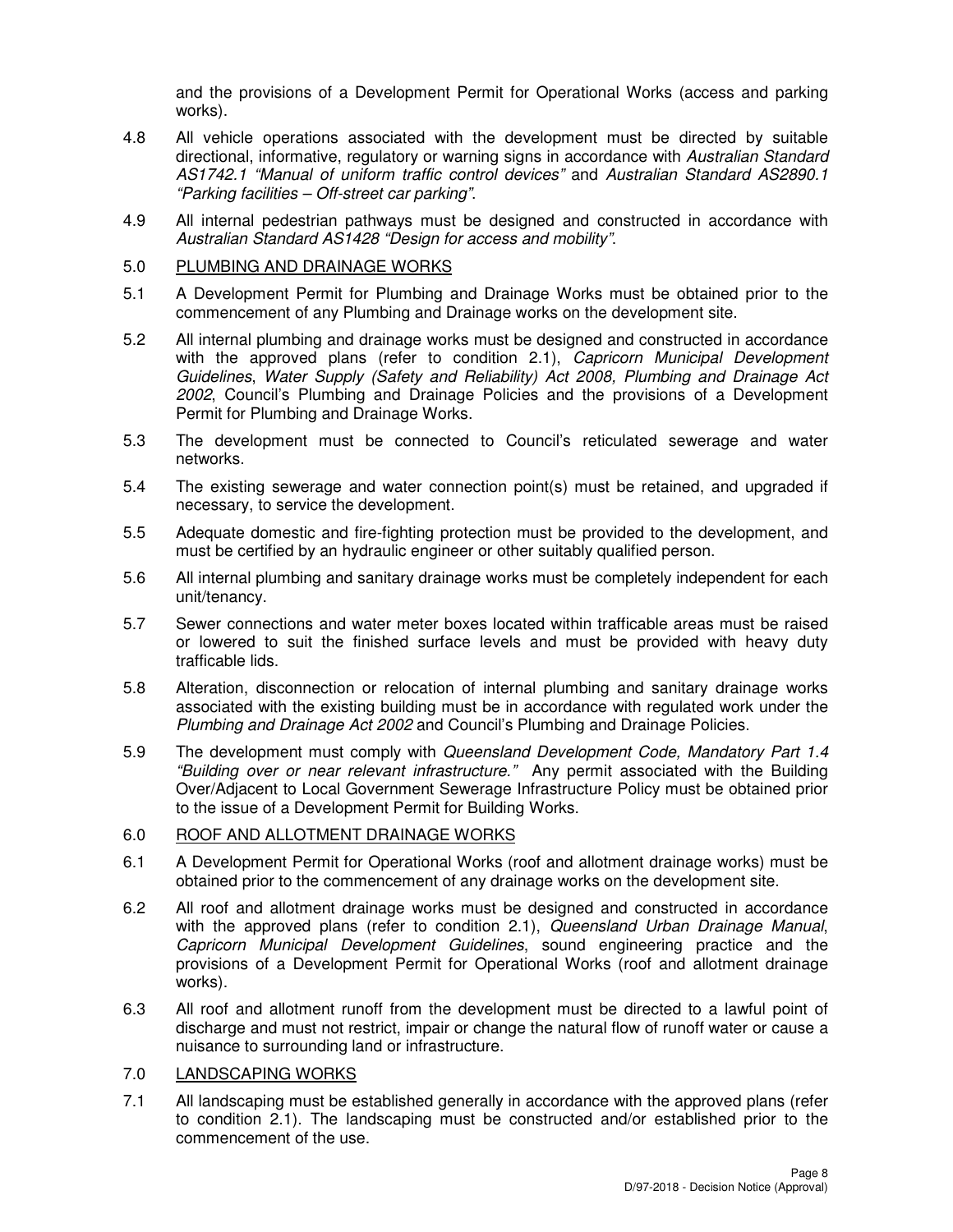- 7.2 Large trees must not be planted within one (1) metre of the centreline of any sewerage and/or water infrastructure; small shrubs and groundcover are acceptable.
- 7.3 Landscaping, or any part thereof, upon reaching full maturity, must not:
	- (i) obstruct sight visibility zones as defined in the Austroads 'Guide to Traffic Engineering Practice' series of publications;
	- (ii) adversely affect any road lighting or public space lighting; or
	- (iii) adversely affect any Council infrastructure, or public utility plant.

## 8.0 ELECTRICITY

8.1 Electricity services must be provided to the development in accordance with the standards and requirements of the relevant service provider.

## 9.0 TELECOMMUNICATIONS

9.1 Telecommunications services must be provided to the development in accordance with the standards and requirements of the relevant service provider. Unless otherwise stipulated by telecommunications legislation at the time of installation, this includes all necessary pits and pipes, and conduits that provide a connection to the telecommunications network.

Note: The Telecommunications Act 1997 (Commonwealth) specifies where the deployment of optical fibre and the installation of fibre-ready facilities is required.

## 10.0 ASSET MANAGEMENT

- 10.1 Any alteration necessary to electricity, telephone, water mains, sewerage mains, and/or public utility installations resulting from the development or in connection with the development, must be undertaken and completed at no cost to Council.
- 10.2 Any damage to existing stormwater, water supply and sewerage infrastructure, kerb and channel, pathway or roadway (including removal of concrete slurry from public land and Council infrastructure), that occurs while any works are being carried out in association with this development approval must be repaired at full cost to the developer. This includes the reinstatement of any existing traffic signs or pavement markings that may have been removed or damaged.

## 11.0 ENVIRONMENTAL

11.1 An Erosion Control and Stormwater Control Management Plan prepared by a Registered Professional Engineer of Queensland in accordance with the Capricorn Municipal Design Guidelines, must be implemented, monitored and maintained for the duration of the development works, and until all exposed soil areas are permanently stabilised (for example, turfed, hydromulched, concreted, landscaped). The plan must be available on-site for inspection by Council Officers whilst all works are being carried out.

## 12.0 ENVIRONMENTAL HEALTH

- 12.1 Any lighting devices associated with the development, such as sensory lighting, must be positioned on the development site and shielded so as not to cause glare or other nuisance to nearby residents and motorists. Night lighting must be designed, constructed and operated in accordance with Australian Standard AS4282 "Control of the obtrusive effects of outdoor lighting".
- 12.2 Noise emitted from the activity must not cause an environmental nuisance.
- 12.3 Operations on the site must have no significant impact on the amenity of adjoining premises or the surrounding area due to the emission of light, noise or dust.
- 12.4 When requested by Council, nuisance monitoring must be undertaken and recorded within three (3) months, to investigate any genuine complaint of nuisance caused by noise, light or dust. An analysis of the monitoring data and a report, including nuisance mitigation measures, must be provided to Council within fourteen (14) days of the completion of the investigation.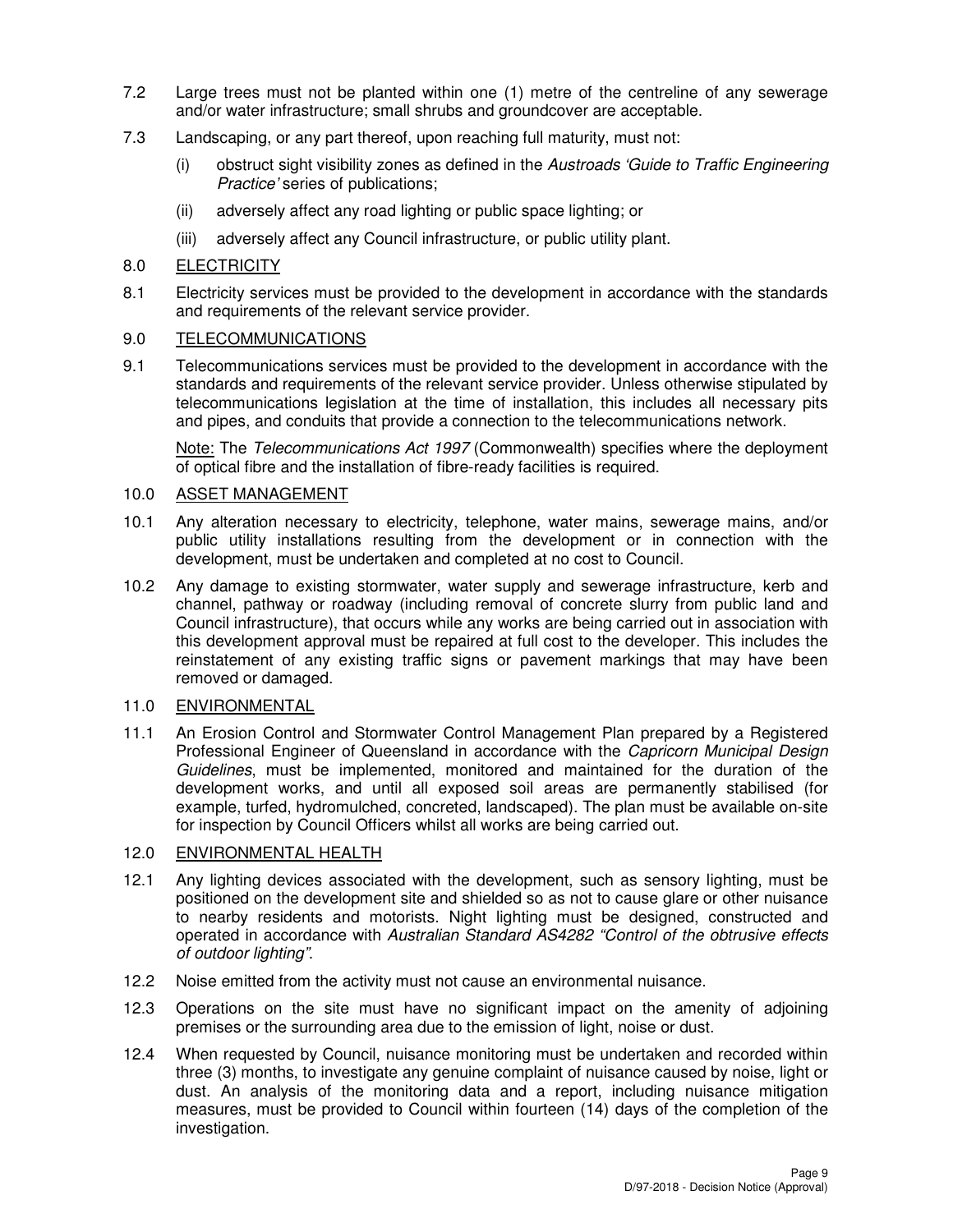- 12.5 The hours of operations for the development site must be limited to:
	- (i) 0700 hours to 1800 hours on Monday to Friday, and
	- (ii) 0800 hours to 1200 hours on Saturday,

with no operations on Sundays or Public Holidays.

- 12.6 Access to, and use of, the loading area must be limited to between 0800 and 1700 hours, Monday to Friday only. Access to, and use of, the loading dock area must not occur on Saturday or Sunday or any public holiday.
- 12.7 The loading and/or unloading of delivery and waste collection vehicles is limited between the hours of 0700 and 1800 Monday to Saturday. No heavy vehicles must enter the development site outside these times to wait for unloading/loading.

#### 13.0 OPERATING PROCEDURES

- 13.1 All construction materials, waste, waste skips, machinery and contractors' vehicles must be located and stored or parked within the development site. Storage of materials or parking of construction machinery or contractors' vehicles must not occur within High Street or Victoria Parade.
- 13.2 Operations on the development site must have no significant impact on the amenity of adjoining premises or the surrounding area due to the emission of light, noise or dust.
- 13.3 All waste storage areas must be:
	- 13.3.1 kept in a clean and tidy condition; and
	- 13.3.2 maintained in accordance with Environmental Protection Regulation 2008.

## ADVISORY NOTES

### NOTE 1. General Environmental Duty

General environmental duty under the *Environmental Protection Act 1994* prohibits unlawful environmental nuisance caused by noise, aerosols, particles, dust, ash, fumes, light, odour or smoke beyond the boundaries of the development site during all stages of the development including earthworks, construction and operation.

#### NOTE 2. General Safety Of Public During Construction

The Work Health and Safety Act 2011 and Manual of Uniform Traffic Control Devices must be complied with in carrying out any construction works, and to ensure safe traffic control and safe public access in respect of works being constructed on a road.

## NOTE 3. Infrastructure Charges Notice

This application is subject to infrastructure charges in accordance with Council policies. The charges are presented on an Infrastructure Charges Notice.

## NOTE 4. Licensable Activities

Should an activity licensable by Rockhampton Regional Council be proposed for the premises, Council's Environment and Public Health Unit should be consulted to determine whether any approvals are required. Such activities may include storage of flammable and combustible liquid and preparation & sale of food. Approval for such activities is required before 'fitout' and operation.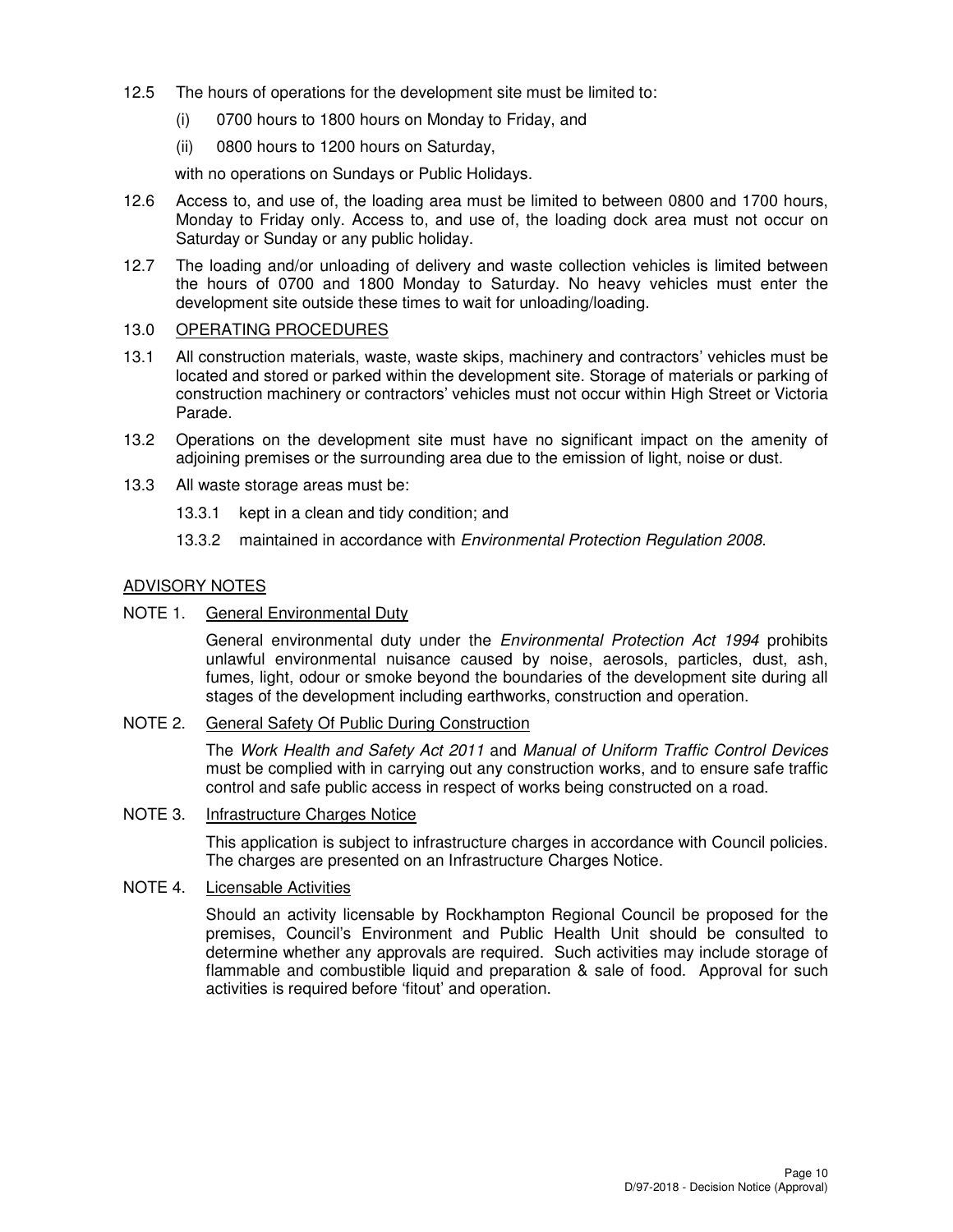## **Operational Works (Advertising Devices)**

## 14.0 ADMINISTRATION

- 14.1 The Developer is responsible for ensuring compliance with this approval and the Conditions of the approval by an employee, agent, contractor or invitee of the Developer.
- 14.2 Where these Conditions refer to "Council" in relation to requiring Council to approve or to be satisfied as to any matter, or conferring on the Council a function, power or discretion, that role of the Council may be fulfilled in whole or in part by a delegate appointed for that purpose by the Council.
- 14.3 All conditions of this approval must be undertaken and completed to the satisfaction of Council, at no cost to Council.
- 14.4 The following further development permits are required prior to the commencement of any works on the site:

14.4.1 Building Works.

14.5 Unless otherwise stated, all works must be designed, constructed and maintained in accordance with the relevant Council policies, guidelines and standards.

## 15.0 APPROVED PLANS AND DOCUMENTS

15.1 The approved signage must be completed and maintained generally in accordance with the approved drawings and documents, except where amended by the conditions of this permit.

| Plan/Document Name | <b>Plan/Document Reference</b> | Dated           |
|--------------------|--------------------------------|-----------------|
| Elevations         | 18013 Sheet 04, Rev 03         | 8 November 2018 |
| Elevations         | 18013 Sheet 05, Rev 03         | 8 November 2018 |

- 15.2 A set of the above approved plans are returned to you as the Consultant. The Consultant is to supply one (1) Approved set to the contractor to be retained on site at all times during construction.
- 15.3 Where there is any conflict between the conditions of this approval and the details shown on the approved plans and documents, the conditions of approval must prevail.
- 15.4 Where conditions require the above plans or documents to be amended, the revised document(s) must be submitted for endorsement by Council prior to the submission of a Development Application for Building Works.
- 15.5 Any proposed changes to the approved stamped plans during the works will be generally considered minor amendments and require Council's approval. The stamped amended plans and a covering letter will be forwarded to the applicant.

## 16.0 OPERATING PROCEDURE

- 16.1 All signage must only display or advertise a matter associated with the primary purpose for which the premises are used, or the purpose stated in this approval.
- 16.2 All text and images displayed on the approved signage:
	- 16.2.1 must be static;
	- 16.2.2 must not imitate a traffic control device, move contrary to any traffic control device or include traffic instructions (for example 'stop'); and
	- 16.2.3 must not involve moving parts or flashing lights.
- 16.3 Any lighting devices associated with the signage, such as sensory lighting, must be positioned on the site and shielded so as not to cause glare or other nuisance to nearby residents or motorists. Night lighting must be designed, constructed and operated in accordance with 'Australian Standard AS4282 – Control of the obtrusive effects of outdoor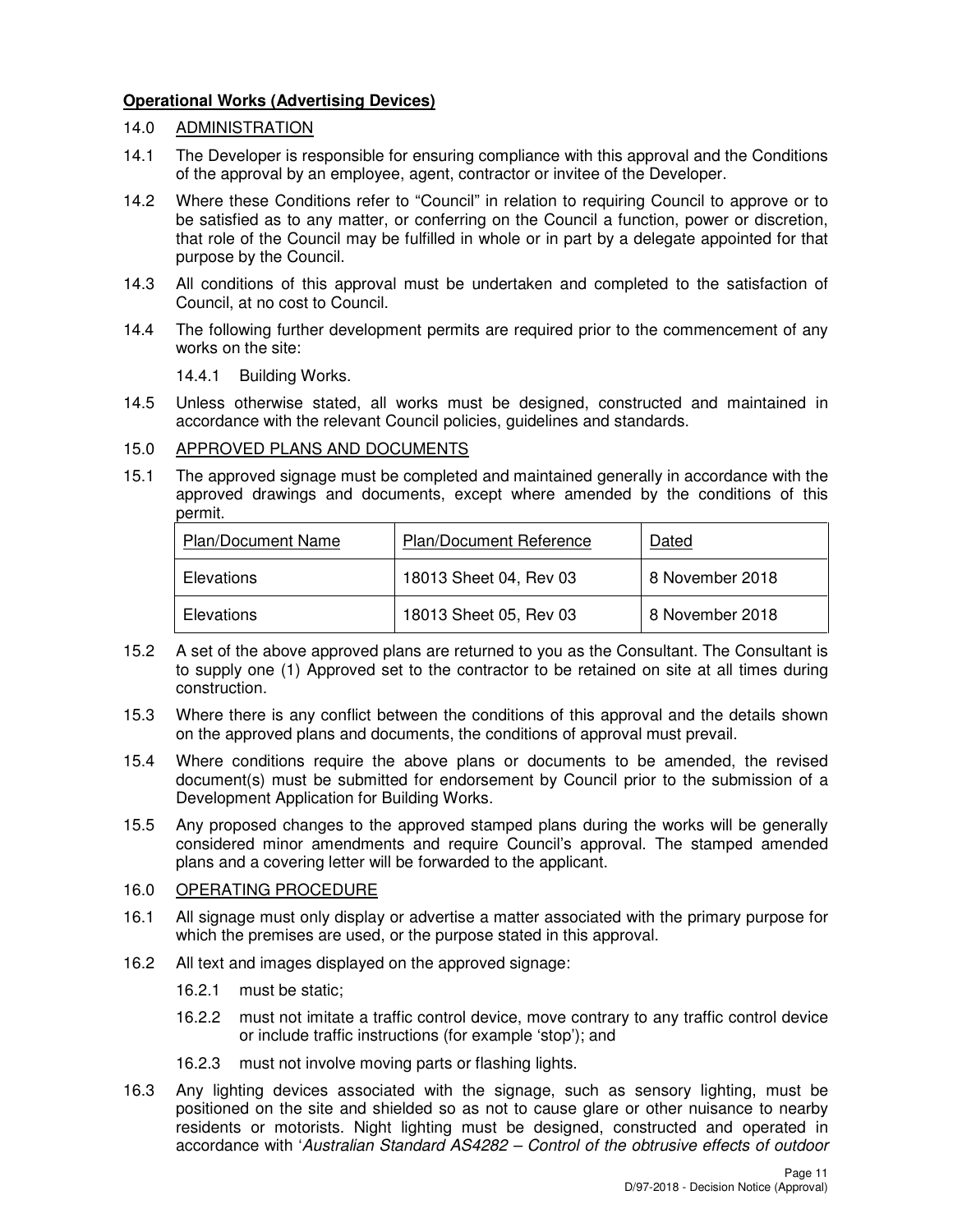lighting' and 'Civil Aviation Safety Authority (CASA) Guidelines: Lighting in the vicinity of aerodromes: Advice to lighting designers'.

## 17.0 ASSET MANAGEMENT

- 17.1 Any damage to, or alterations necessary, to electricity, telephone, water mains, sewerage mains, stormwater drains, and/or public utility installations resulting from the development or in connection with the development, must be undertaken immediately, at no cost to Council, and completed within the following timeframes:
	- 17.1.1 where damage causes a hazard to pedestrian/traffic safety or interrupts a community service, immediately; or
	- 17.1.2 as soon as reasonably possible as agreed with Council.

## 18.0 SIGNAGE CONSTRUCTION AND MAINTENANCE

- 18.1 Council reserves the right for uninterrupted access to the site at all times during construction.
- 18.2 All Construction work and other associated activities are permitted only between 0630 hours and 1800 hours Monday to Saturday. No work is permitted on Sundays or public holidays. All requirements of the Environmental Protection Act 1994 and the Environmental Protection Regulation 2008 must be observed at all times.
- 18.3 All construction materials, waste, waste skips, machinery and contractors' vehicles must be located and stored or parked within the site.
- 18.4 Any proposed works within the vicinity (or zone of influence) of existing Council infrastructure will not adversely affect the integrity of the infrastructure. Any restoration works required on existing Council infrastructure as a result of proposed works will be at developer's expense.
- 18.5 All conduits, wiring, switches or other control apparatus installed on an Advertising Device must be concealed from general view, with control apparatus secured in a manner to prevent unauthorised entry and display setting tampering.
- 18.6 All electrical services and systems must comply with Australian and New Zealand Standard AS/NZS 3000:2007 – "Electrical Installations".
- 18.7 All signage must be maintained at all times on the premises by the owner of the premises to the same standard as it was when it was installed,

Be maintained in a safe, clean, condition that does not adversely impact the visual amenity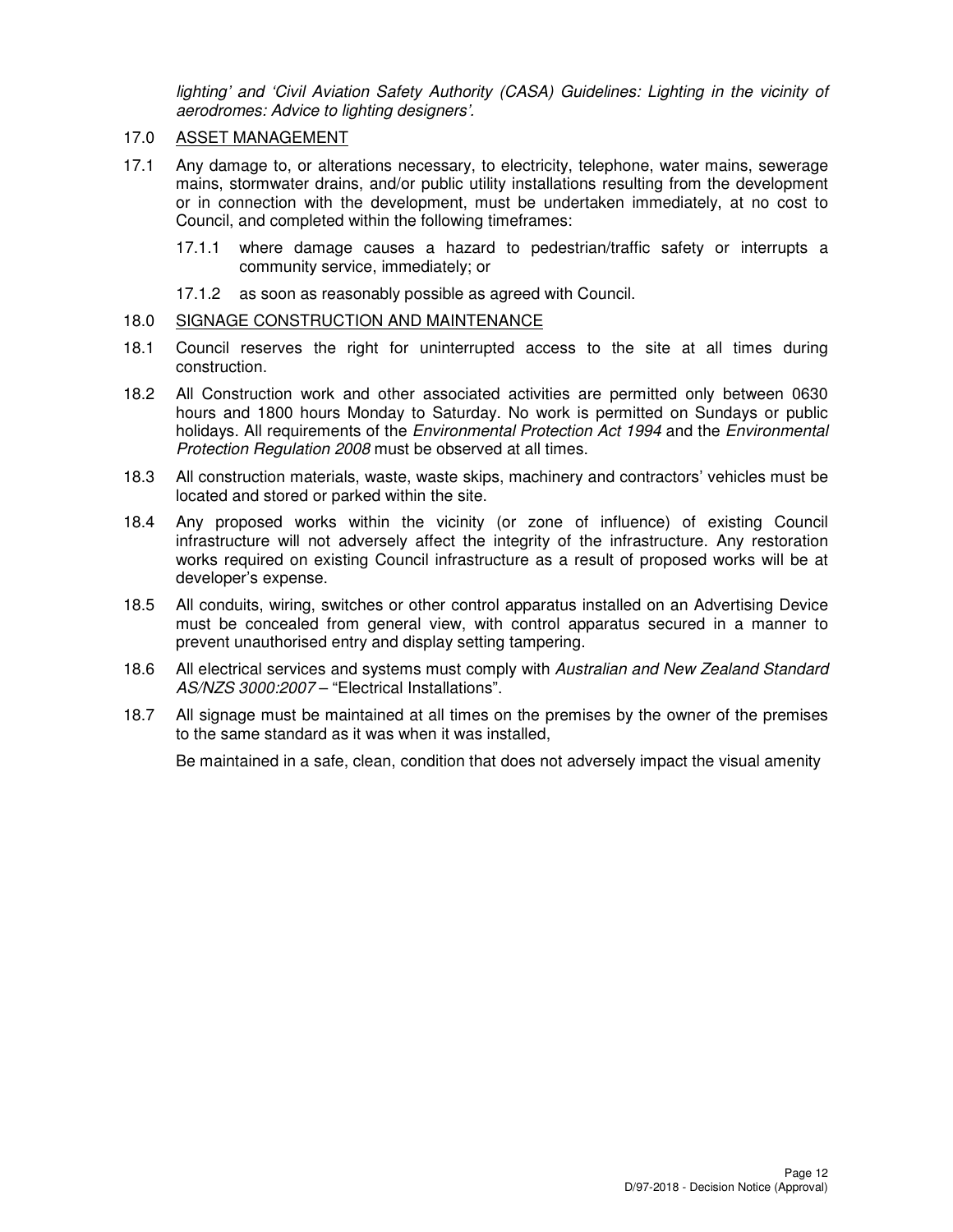

**Attachment 1 – Part 2 Referral Agency Conditions - Department of State Development, Manufacturing, Infrastructure and Planning** 

Planning Act 2016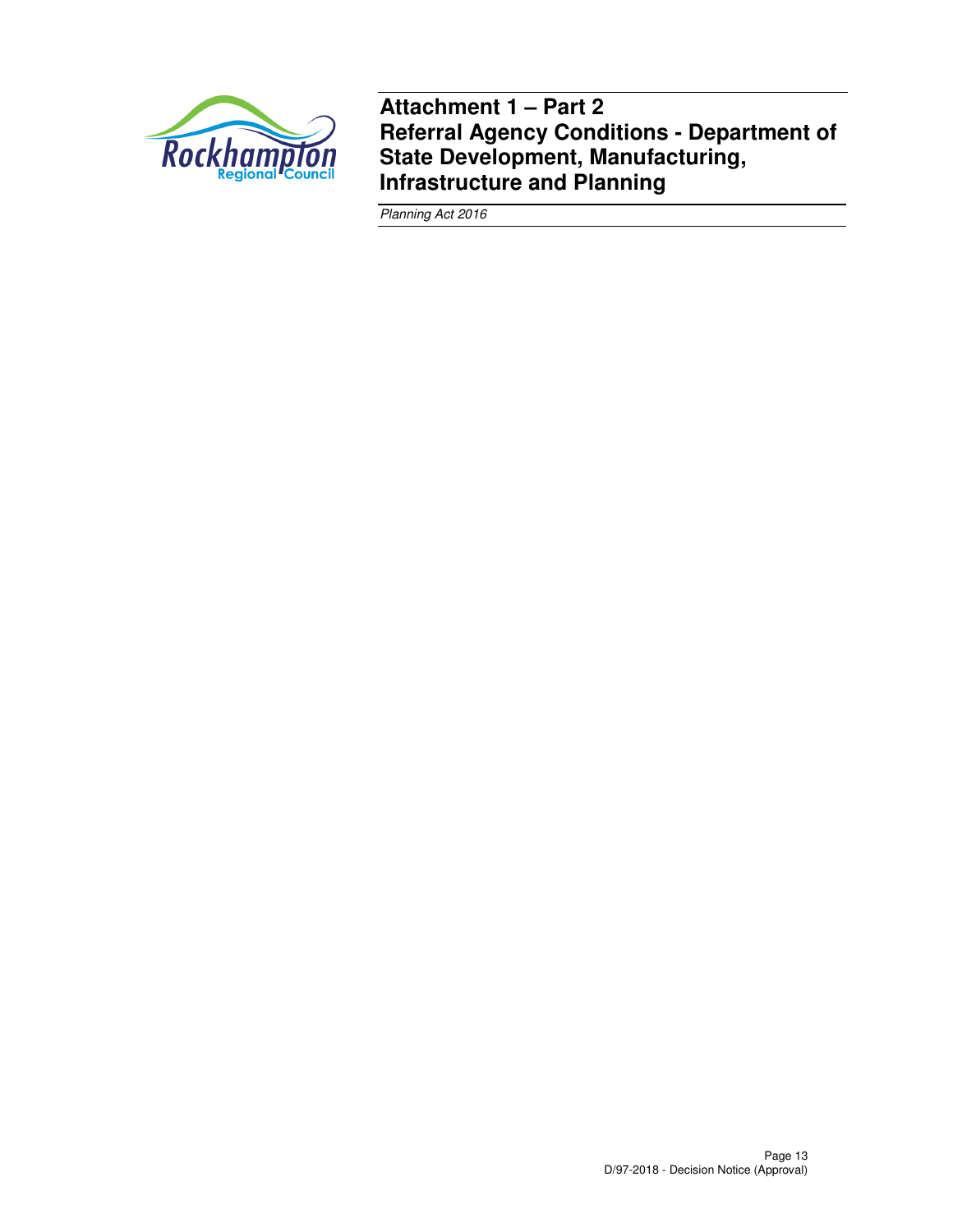

# **Attachment 2 - Appeal Rights**

PLANNING ACT 2016

The following is an extract from the Planning Act 2016 (Chapter 6)

#### **Appeal rights**

#### **229 Appeals to tribunal or P&E Court**

- (1) Schedule 1 states—
	- (a) matters that may be appealed to— (i) either a tribunal or the P&E Court; or (ii) only a tribunal; or (iii) only the P&E Court; and
	- (b) the person—
		- (i) who may appeal a matter (the **appellant**); and
		- (ii) who is a respondent in an appeal of the matter; and (iii) who is a co-respondent in an appeal of the matter; and
		- (iv) who may elect to be a co-respondent in an appeal of the matter.
- (2) An appellant may start an appeal within the appeal period.
- (3) The **appeal period** is—
	- (a) for an appeal by a building advisory agency—10 business days after a decision notice for the decision is given to the agency or
	- (b) for an appeal against a deemed refusal—at any time after the deemed refusal happens; or
	- (c) for an appeal against a decision of the Minister, under chapter 7, part 4, to register premises or to renew the registration of premises—20 business days after a notice is published under section 269(3)(a) or (4); or
	- (d) for an appeal against an infrastructure charges notice— 20 business days after the infrastructure charges notice is given to the person; or
	- (e) for an appeal about a deemed approval of a development application for which a decision notice has not been given—30 business days after the applicant gives the deemed approval notice to the assessment manager; or
	- (f) for any other appeal—20 business days after a notice of the decision for the matter, including an enforcement notice, is given to the person.
	- Note—

See the P&E Court Act for the court's power to extend the appeal period.

- (4) Each respondent and co-respondent for an appeal may be heard in the appeal.
- (5) If an appeal is only about a referral agency's response, the assessment manager may apply to the tribunal or P&E Court to withdraw from the appeal.
- (6) To remove any doubt, it is declared that an appeal against an infrastructure charges notice must not be about—
	- (a) the adopted charge itself; or
	- (b) for a decision about an offset or refund—
		- (i) the establishment cost of trunk infrastructure identified in a LGIP; or
		- (ii) the cost of infrastructure decided using the method
- included in the local government's charges resolution. **230 Notice of appeal**
- (1) An appellant starts an appeal by lodging, with the registrar of the tribunal or P&E Court, a notice of appeal that—
	- (a) is in the approved form; and
	- (b) succinctly states the grounds of the appeal.
- (2) The notice of appeal must be accompanied by the required fee.
- (3) The appellant or, for an appeal to a tribunal, the registrar must, within the service period, give a copy of the notice of appeal to—
- (a) the respondent for the appeal; and
- (b) each co-respondent for the appeal; and
- (c) for an appeal about a development application under schedule 1, table 1, item 1—each principal submitter for the development application; and
- (d) for an appeal about a change application under schedule 1, table 1, item 2—each principal submitter for the change application; and
- (e) each person who may elect to become a co-respondent for the appeal, other than an eligible submitter who is not a principal submitter in an appeal under paragraph  $(c)$  or  $(d)$ ; and
- (f) for an appeal to the P&E Court—the chief executive; and
- (g) for an appeal to a tribunal under another Act—any other person who the registrar considers appropriate.
- (4) The **service period** is—
	- (a) if a submitter or advice agency started the appeal in the P&E Court—2 business days after the appeal is started; or
	- (b) otherwise—10 business days after the appeal is started.
- (5) A notice of appeal given to a person who may elect to be a co-respondent must state the effect of subsection
- (6) A person elects to be a co-respondent by filing a notice of election, in the approved form, within 10 business days after the notice of appeal is given to the person*.*
- **231 Other appeals**
- (1) Subject to this chapter, schedule 1 and the P&E Court Act, unless the Supreme Court decides a decision or other matter under this Act is affected by jurisdictional error, the decision or matter is non-appealable.
- (2) The Judicial Review Act 1991, part 5 applies to the decision or matter to the extent it is affected by jurisdictional error.
- (3) A person who, but for subsection (1) could have made an application under the Judicial Review Act 1991 in relation to the decision or matter, may apply under part 4 of that Act for a statement of reasons in relation to the decision or matter.
- (4) In this section— **decision** includes—
	- (a) conduct engaged in for the purpose of making a decision; and
	- (b) other conduct that relates to the making of a decision; and
	- (c) the making of a decision or the failure to make a decision; and
	- (d) a purported decision; and
	- (e) a deemed refusal.

**non-appealable**, for a decision or matter, means the decision or matter—

- (a) is final and conclusive; and
- (b) may not be challenged, appealed against, reviewed, quashed, set aside or called into question in any other way under the Judicial Review Act 1991 or otherwise, whether by the Supreme Court, another court, a tribunal or another entity; and
- (c) is not subject to any declaratory, injunctive or other order of the Supreme Court, another court, a tribunal or another entity on any ground.

#### **232 Rules of the P&E Court**

- (1) A person who is appealing to the P&E Court must comply with the rules of the court that apply to the appeal.
- (2) However, the P&E Court may hear and decide an appeal even if the person has not complied with rules of the P&E Court.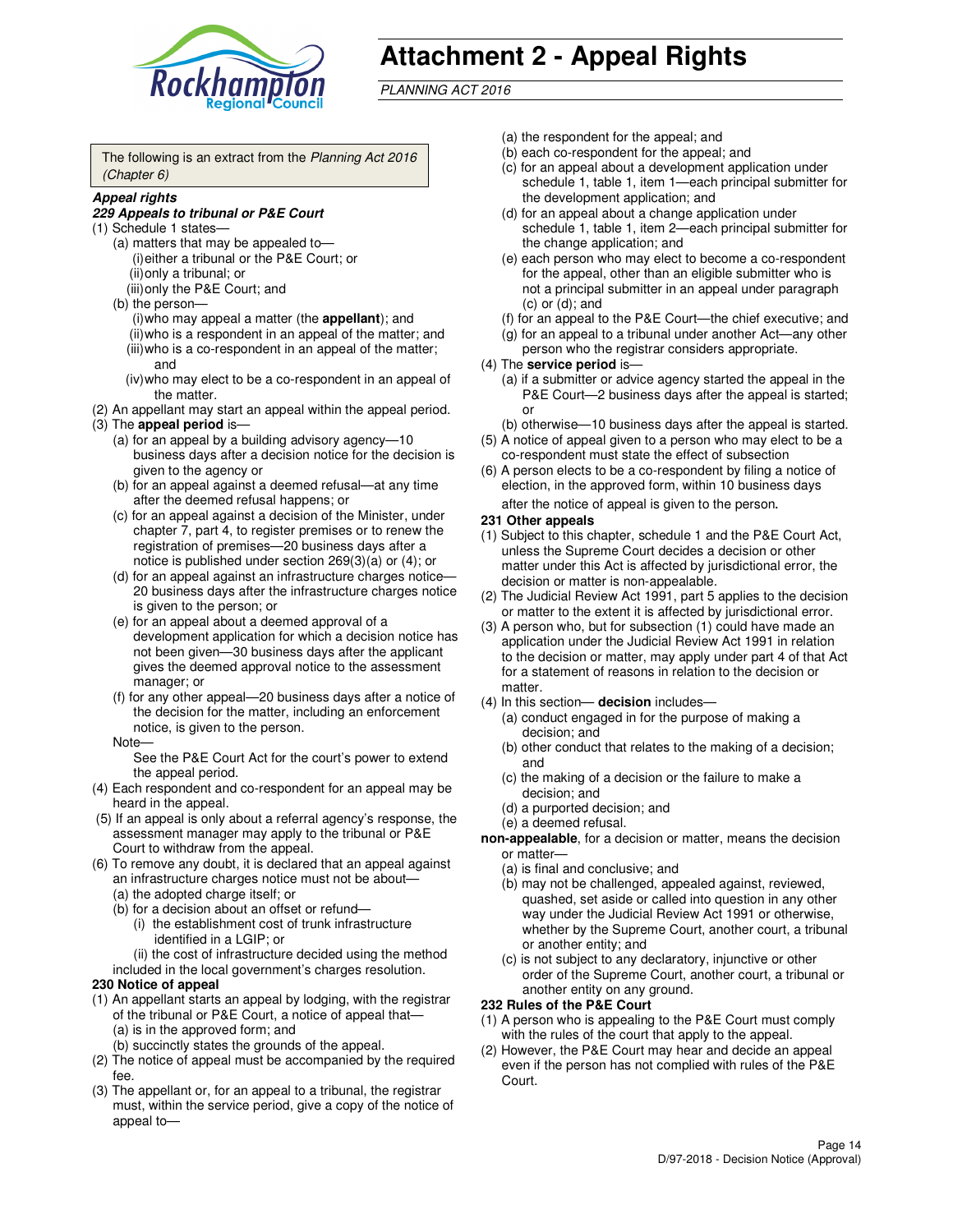

## **Appeal Rights**

PLANNING ACT 2016

## **Schedule 1**

## **Appeals section 229**

#### **1 Appeal rights and parties to appeals**

- (1) Table 1 states the matters that may be appealed to—(a) the P&E court; or (b) a tribunal.
- (2) However, table 1 applies to a tribunal only if the matter involves—
	- (a) the refusal, or deemed refusal of a development application, for—
	- (i) a material change of use for a classified building; or
	- (ii) operational work associated with building work, a retaining wall, or a tennis court; or
	- (b) a provision of a development approval for—
	- (i) a material change of use for a classified building; or
- (ii) operational work associated with building work, a retaining wall, or a tennis court; or
	- (c) if a development permit was applied for—the decision to give a preliminary approval for—
		- (i) a material change of use for a classified building; or
		- (ii) operational work associated with building work, a retaining wall, or a tennis court; or
	- (d) a development condition if—
		- (i) the development approval is only for a material change of use that involves the use of a building classified under the Building Code as a class 2 building; and
		- (ii) the building is, or is proposed to be, not more than 3 storeys; and
		- (iii) the proposed development is for not more than 60 sole-occupancy units; or
	- (e) a decision for, or a deemed refusal of, an extension application for a development approval that is only for a material change of use of a classified building; or
	- (f) a decision for, or a deemed refusal of, a change application for a development approval that is only for a material change of use of a classified building; or
	- (g) a matter under this Act, to the extent the matter relates to—
		- (i) the Building Act, other than a matter under that Act that may or must be decided by the Queensland Building and Construction Commission; or
		- (ii) the Plumbing and Drainage Act, part 4 or 5; or
	- (h) a decision to give an enforcement notice in relation to a matter under paragraphs (a) to (g); or
	- (i) a decision to give an infrastructure charges notice; or
	- (j) the refusal, or deemed refusal, of a conversion application; or
	- (k) a matter that, under another Act, may be appealed to the tribunal; or
	- (l) a matter prescribed by regulation.
- (3) Also, table 1 does not apply to a tribunal if the matter
	- involves—
	- (a) for a matter in subsection  $(2)(a)$  to  $(d)$ 
		- (i) a development approval for which the development application required impact assessment; and
		- (ii) a development approval in relation to which the assessment manager received a properly made submission for the development application; or
	- (b) a provision of a development approval about the identification or inclusion, under a variation approval, of a matter for the development.
- (4) Table 2 states the matters that may be appealed only to the P&E Court.
- (5) Table 3 states the matters that may be appealed only to the tribunal.
- (6) In each table—
	- (a) column 1 states the appellant in the appeal; and
	- (b) column 2 states the respondent in the appeal; and
	- (c) column 3 states the co-respondent (if any) in the appeal; and
	- (d) column 4 states the co-respondents by election (if any) in the appeal.
- $(7)$  If the chief executive receives a notice of appeal under section  $230(3)(f)$ , the chief executive may elect to be a corespondent in the appeal.

| Table 1<br>Appeals to the P&E Court and, for certain matters, to a tribunal                                           |                                                                                                                                                                                                                            |                                         |                                                       |  |
|-----------------------------------------------------------------------------------------------------------------------|----------------------------------------------------------------------------------------------------------------------------------------------------------------------------------------------------------------------------|-----------------------------------------|-------------------------------------------------------|--|
| 1. Development applications<br>An appeal may be made against-<br>(c) a provision of the development approval; or      | (a) the refusal of all or part of the development application; or<br>(b) the deemed refusal of the development application; or<br>(d) if a development permit was applied for—the decision to give a preliminary approval. |                                         |                                                       |  |
| Column 3<br>Column 1<br>Column 2<br>Column 4<br>Co-respondent by election<br>Appellant<br>Respondent<br>Co-respondent |                                                                                                                                                                                                                            |                                         |                                                       |  |
| (if any)<br>$($ if any $)$                                                                                            |                                                                                                                                                                                                                            |                                         |                                                       |  |
| The applicant                                                                                                         | The assessment<br>manager                                                                                                                                                                                                  | If the appeal is about<br>a concurrence | 1 A concurrence agency that is<br>not a co-respondent |  |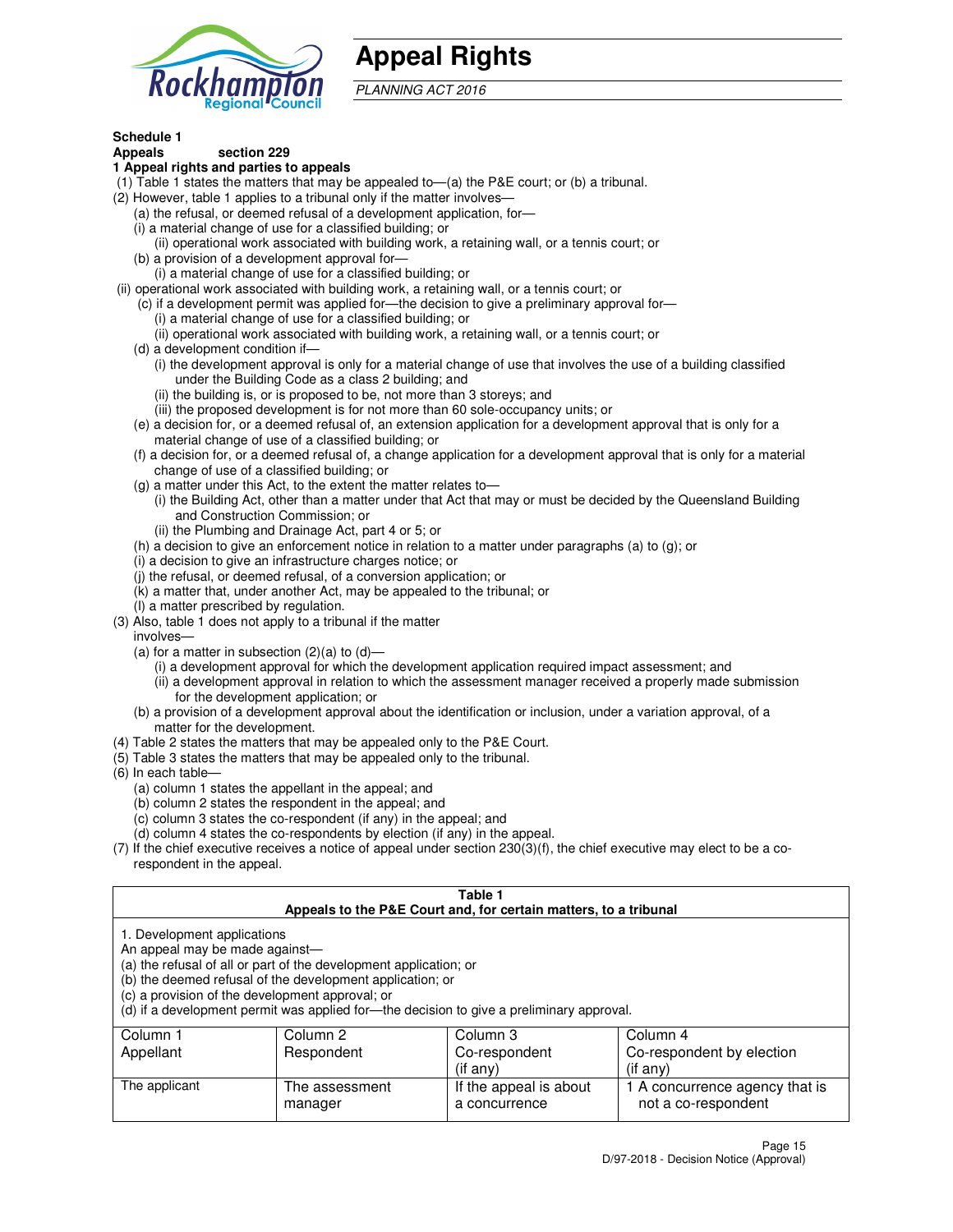| Table 1<br>Appeals to the P&E Court and, for certain matters, to a tribunal                                                                                                                             |                                                                                                                               |                                                                 |                                                                                                                                                                                                                                                                                                                                                 |
|---------------------------------------------------------------------------------------------------------------------------------------------------------------------------------------------------------|-------------------------------------------------------------------------------------------------------------------------------|-----------------------------------------------------------------|-------------------------------------------------------------------------------------------------------------------------------------------------------------------------------------------------------------------------------------------------------------------------------------------------------------------------------------------------|
| 2. Change applications                                                                                                                                                                                  |                                                                                                                               | agency's referral<br>response-the<br>concurrence agency         | 2 If a chosen Assessment<br>manager is the respondent-<br>the prescribed assessment<br>manager<br>3 Any eligible advice agency for<br>the application<br>4 Any eligible submitter for the<br>application                                                                                                                                        |
| An appeal may be made against-<br>(b) a deemed refusal of a change application.                                                                                                                         |                                                                                                                               |                                                                 | (a) a responsible entity's decision for a change application, other than a decision made by the P&E court; or                                                                                                                                                                                                                                   |
| Column 1<br>Appellant                                                                                                                                                                                   | Column <sub>2</sub><br>Respondent                                                                                             | Column <sub>3</sub><br>Co-respondent<br>(if any)                | Column 4<br>Co-respondent by election<br>(if any)                                                                                                                                                                                                                                                                                               |
| 1 The applicant<br>2 If the responsible<br>entity is the<br>assessment<br>manager-an<br>affected entity that<br>gave a pre-request<br>notice or response<br>notice                                      | The responsible<br>entity                                                                                                     | If an affected entity<br>starts the appeal-the<br>applicant     | 1 A concurrence agency for the<br>development application<br>2 If a chosen assessment<br>manager is the respondent-<br>the prescribed assessment<br>manager<br>3 A private certifier for the<br>development application<br>4 Any eligible advice agency for<br>the change application<br>5 Any eligible submitter for the<br>change application |
| 3. Extension applications<br>An appeal may be made against-                                                                                                                                             | (a) the assessment manager's decision about an extension application; or<br>(b) a deemed refusal of an extension application. |                                                                 |                                                                                                                                                                                                                                                                                                                                                 |
| Column 1<br>Appellant                                                                                                                                                                                   | Column <sub>2</sub><br>Respondent                                                                                             | Column <sub>3</sub><br>Co-respondent<br>(if any)                | Column 4<br>Co-respondent by election<br>(if any)                                                                                                                                                                                                                                                                                               |
| 1 The applicant<br>1<br>For a matter other<br>2<br>than a deemed<br>refusal of an<br>extension<br>application $-$ a<br>concurrence<br>agency, other than<br>the chief executive,<br>for the application | The assessment<br>manager                                                                                                     | If a concurrence<br>agency starts the<br>appeal - the applicant | If a chosen assessment<br>manager is the respondent $-$ the<br>prescribed assessment manager                                                                                                                                                                                                                                                    |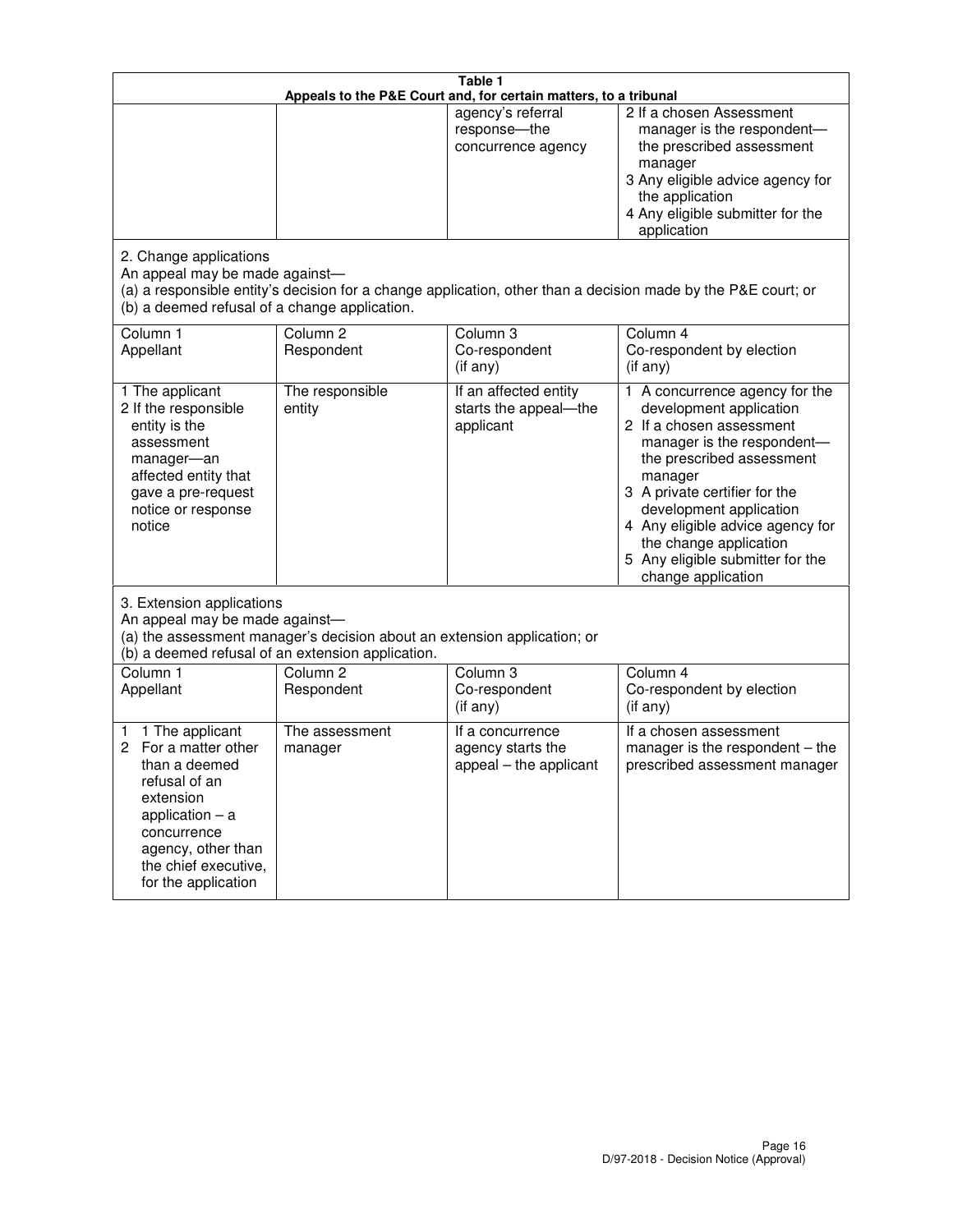#### **Table 1 Appeals to the P&E Court and, for certain matters, to a tribunal**

4. Infrastructure charges notices

An appeal may be made against an infrastructure charges notice on 1 or more of the following grounds

- a) The notice involved an error relating to
	- (i) The application of the relevant adopted charge; or
- Examples of errors in applying an adopted charge
	- The incorrect application of gross floor area for a non-residential development
	- Applying an incorrect 'use category', under a regulation, to the development
		- (i) The working out of extra demands, for section 120; or
		- (ii) An offset or refund; or
- b) The was no decision about an offset or refund; or
- c) If the infrastructure charges notice states a refund will be given the timing for giving the refund; or
- d) The amount of the charge is so unreasonable that no reasonable relevant local government could have imposed the amount.

| Column 1<br>Appellant                                    | Column 2<br>Respondent                                                    | Column 3<br>Co-respondent<br>$($ if any $)$ | Column 4<br>Co-respondent by election<br>$($ if any $)$ |
|----------------------------------------------------------|---------------------------------------------------------------------------|---------------------------------------------|---------------------------------------------------------|
| The person given the<br>Infrastructure charges<br>notice | The local government<br>that gave the<br>infrastructure charges<br>notice |                                             |                                                         |

5. Conversion applications

An appeal may be made against—

(a) the refusal of a conversion application; or

(b) a deemed refusal of a conversion application.

| Column 1<br>Appellant | Column 2<br>Respondent                                                  | Column 3<br>Co-respondent<br>$($ if any $)$ | Column 4<br>Co-respondent by election<br>$($ if any $)$ |
|-----------------------|-------------------------------------------------------------------------|---------------------------------------------|---------------------------------------------------------|
| The applicant         | The local government<br>to which the conversion<br>application was made |                                             |                                                         |

6. Enforcement notices

An appeal may be made against the decision to give an enforcement notice.

| Column 1<br>Appellant                      | Column 2<br>Respondent       | Column 3<br>Co-respondent<br>$($ if any $)$ | Column 4<br>Co-respondent by election<br>(if any)                                                                                                                          |
|--------------------------------------------|------------------------------|---------------------------------------------|----------------------------------------------------------------------------------------------------------------------------------------------------------------------------|
| The person given the<br>enforcement notice | The enforcement<br>authority |                                             | If the enforcement authority is<br>not the local government for<br>the premises in relation to which<br>the offence is alleged to have<br>happened-the local<br>government |

#### **Table 2 Appeals to the P&E Court only**

1. Appeals from tribunal

An appeal may be made against a decision of a tribunal, other than a decision under

section 252, on the ground of—

(a) an error or mistake in law on the part of the tribunal; or

(b) jurisdictional error.

| Column 1<br>Appellant                             | Column 2<br>Respondent                                    | Column 3<br>Co-respondent<br>(if any) | Column 4<br>Co-respondent by election<br>(if any) |
|---------------------------------------------------|-----------------------------------------------------------|---------------------------------------|---------------------------------------------------|
| A party to the<br>proceedings for the<br>decision | The other party to the<br>proceedings for the<br>decision | $\overline{\phantom{a}}$              |                                                   |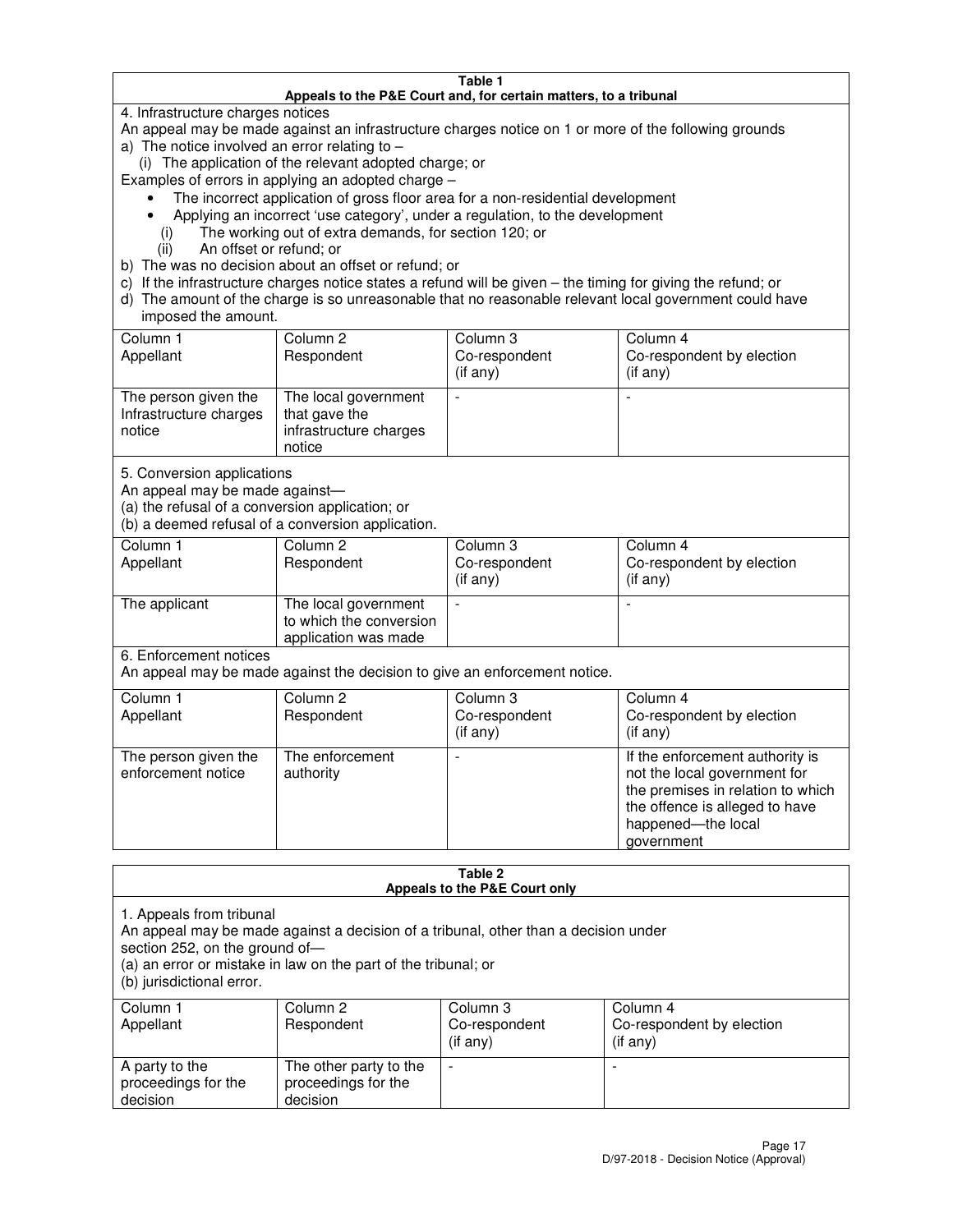#### **Table 2 Appeals to the P&E Court only**

2. Eligible submitter appeals

An appeal may be made against the decision to give a development approval, or an approval for a change application, to the extent that the decision relates to—

(a) any part of the development application for the development approval that required impact assessment; or (b) a variation request.

| Column 1<br>Appellant                                                                                                                                                                                                                                                                                                                                                                                              | Column <sub>2</sub><br>Respondent                                                                                          | Column 3<br>Co-respondent<br>(if any)                                                                                     | Column 4<br>Co-respondent by election<br>(i f any)   |
|--------------------------------------------------------------------------------------------------------------------------------------------------------------------------------------------------------------------------------------------------------------------------------------------------------------------------------------------------------------------------------------------------------------------|----------------------------------------------------------------------------------------------------------------------------|---------------------------------------------------------------------------------------------------------------------------|------------------------------------------------------|
| 1 For a development<br>application-an<br>eligible submitter for<br>the development<br>application<br>2 For a change<br>application-an<br>eligible submitter for<br>the change<br>application                                                                                                                                                                                                                       | 1 For a development<br>application-the<br>assessment<br>manager<br>2 For a change<br>application-the<br>responsible entity | 1 The applicant<br>2 If the appeal is<br>about a concurrence<br>agency's referral<br>response---the<br>concurrence agency | Another eligible<br>submitter for the<br>application |
| 3. Eligible submitter and eligible advice agency appeals<br>An appeal may be made against a provision of a development approval, or failure to<br>include a provision in the development approval, to the extent the matter relates to-<br>(a) any part of the development application or the change application, for the development approval, that<br>required impact assessment; or<br>(b) a variation request. |                                                                                                                            |                                                                                                                           |                                                      |
| Column 1<br>Appellant                                                                                                                                                                                                                                                                                                                                                                                              | Column <sub>2</sub><br>Respondent                                                                                          | Column 3<br>Co-respondent<br>(if any)                                                                                     | Column 4<br>Co-respondent by election<br>(i f any)   |
| 1 For a development<br>application-an<br>eligible submitter for<br>the development                                                                                                                                                                                                                                                                                                                                 | 1 For a development<br>application-the<br>assessment<br>manager                                                            | 1 The applicant<br>2 If the appeal is<br>about a concurrence<br>agency's referral                                         | Another eligible submitter for the<br>application    |

response—the concurrence agency

change application 4. Compensation claims

application 2 For a change application—an eligible submitter for

the change application 3 An eligible advice agency for the development application or

An appeal may be made against—

(a) a decision under section 32 about a compensation claim; or

2 For a change application—the responsible entity

(b) a decision under section 265 about a claim for compensation; or

(c) a deemed refusal of a claim under paragraph (a) or (b).

| Column 1<br>Appellant                      | Column 2<br>Respondent                                 | Column 3<br>Co-respondent<br>$($ if any $)$ | Column 4<br>Co-respondent by election<br>(if any) |
|--------------------------------------------|--------------------------------------------------------|---------------------------------------------|---------------------------------------------------|
| A person dissatisfied<br>with the decision | The local<br>government to which<br>the claim was made |                                             |                                                   |
| 5. Registered premises                     |                                                        |                                             |                                                   |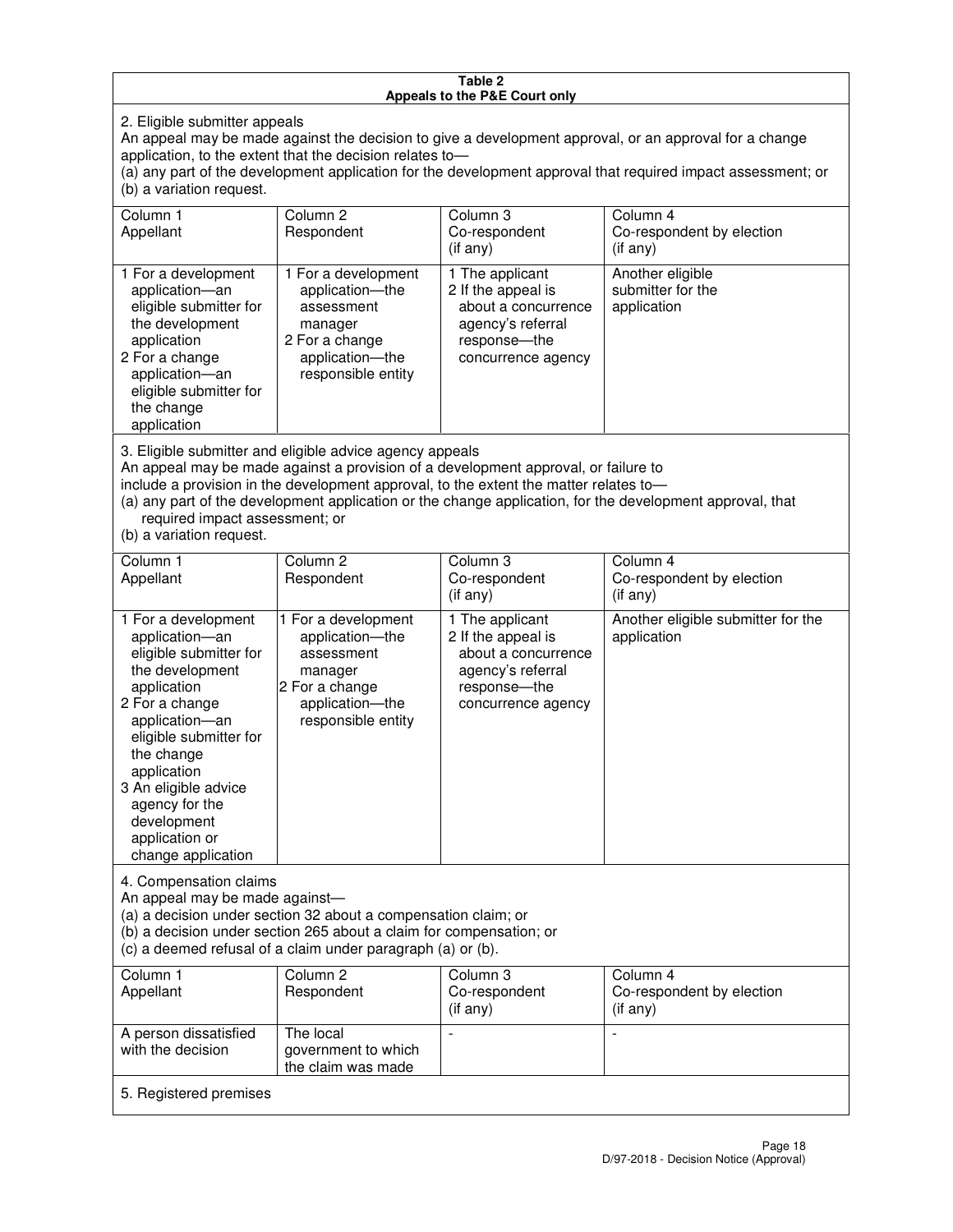| Table 2<br>Appeals to the P&E Court only                                                                                                                                                                                                                                                                                |                                   |                                       |                                                                                                                                                                             |
|-------------------------------------------------------------------------------------------------------------------------------------------------------------------------------------------------------------------------------------------------------------------------------------------------------------------------|-----------------------------------|---------------------------------------|-----------------------------------------------------------------------------------------------------------------------------------------------------------------------------|
| An appeal may be made against a decision of the Minister under chapter 7, part 4.                                                                                                                                                                                                                                       |                                   |                                       |                                                                                                                                                                             |
|                                                                                                                                                                                                                                                                                                                         |                                   |                                       |                                                                                                                                                                             |
| Column 1<br>Appellant                                                                                                                                                                                                                                                                                                   | Column <sub>2</sub><br>Respondent | Column <sub>3</sub><br>Co-respondent  | Column <sub>4</sub><br>Co-respondent by election                                                                                                                            |
|                                                                                                                                                                                                                                                                                                                         |                                   | (if any)                              | (if any)                                                                                                                                                                    |
| 1 A person given a<br>decision notice about<br>the decision<br>2 If the decision is to<br>register premises or<br>renew the<br>registration of<br>premises-an owner<br>or occupier of<br>premises in the<br>affected area for the<br>registered premises<br>who is dissatisfied<br>with the decision                    | <b>The Minister</b>               |                                       | If an owner or occupier starts the<br>appeal – the owner of the<br>registered premises                                                                                      |
| 6. Local laws<br>An appeal may be made against a decision of a local government, or conditions applied,<br>under a local law about-<br>(a) the use of premises, other than a use that is the natural and ordinary consequence of prohibited<br>development; or<br>(b) the erection of a building or other structure.    |                                   |                                       |                                                                                                                                                                             |
| Column 1                                                                                                                                                                                                                                                                                                                | Column <sub>2</sub>               | Column 3                              | Column $\overline{4}$                                                                                                                                                       |
| Appellant                                                                                                                                                                                                                                                                                                               | Respondent                        | Co-respondent<br>(if any)             | Co-respondent by election<br>(if any)                                                                                                                                       |
| A person who-<br>(a) applied for the<br>decision; and<br>(b) is dissatisfied with<br>the decision or<br>conditions.                                                                                                                                                                                                     | The local government              |                                       |                                                                                                                                                                             |
|                                                                                                                                                                                                                                                                                                                         |                                   | Table 3                               |                                                                                                                                                                             |
| Appeals to the tribunal only<br>1. Building advisory agency appeals<br>An appeal may be made against giving a development approval for building work to the extent the building<br>work required code assessment against the building assessment provisions.<br>Column 1<br>Column <sub>2</sub><br>Column 3<br>Column 4 |                                   |                                       |                                                                                                                                                                             |
| Appellant                                                                                                                                                                                                                                                                                                               | Respondent                        | Co-respondent<br>(if any)             | Co-respondent by election<br>(if any)                                                                                                                                       |
| A building advisory<br>agency for the<br>development application<br>related to the approval                                                                                                                                                                                                                             | The assessment<br>manager         | The applicant                         | 1 A concurrence agency for the<br>development application<br>related to the approval<br>2 A private certifier for the<br>development application<br>related to the approval |
| 3. Certain decisions under the Building Act and the Plumbing and Drainage Act<br>An appeal may be made against a decision under-<br>(a) the Building Act, other than a decision made by the Queensland Building and Construction Commission; or<br>(b) the Plumbing and Drainage Act, part 4 or 5.                      |                                   |                                       |                                                                                                                                                                             |
| Column 1<br>Appellant                                                                                                                                                                                                                                                                                                   | Column <sub>2</sub><br>Respondent | Column 3<br>Co-respondent<br>(if any) | Column 4<br>Co-respondent by election<br>(if any)                                                                                                                           |